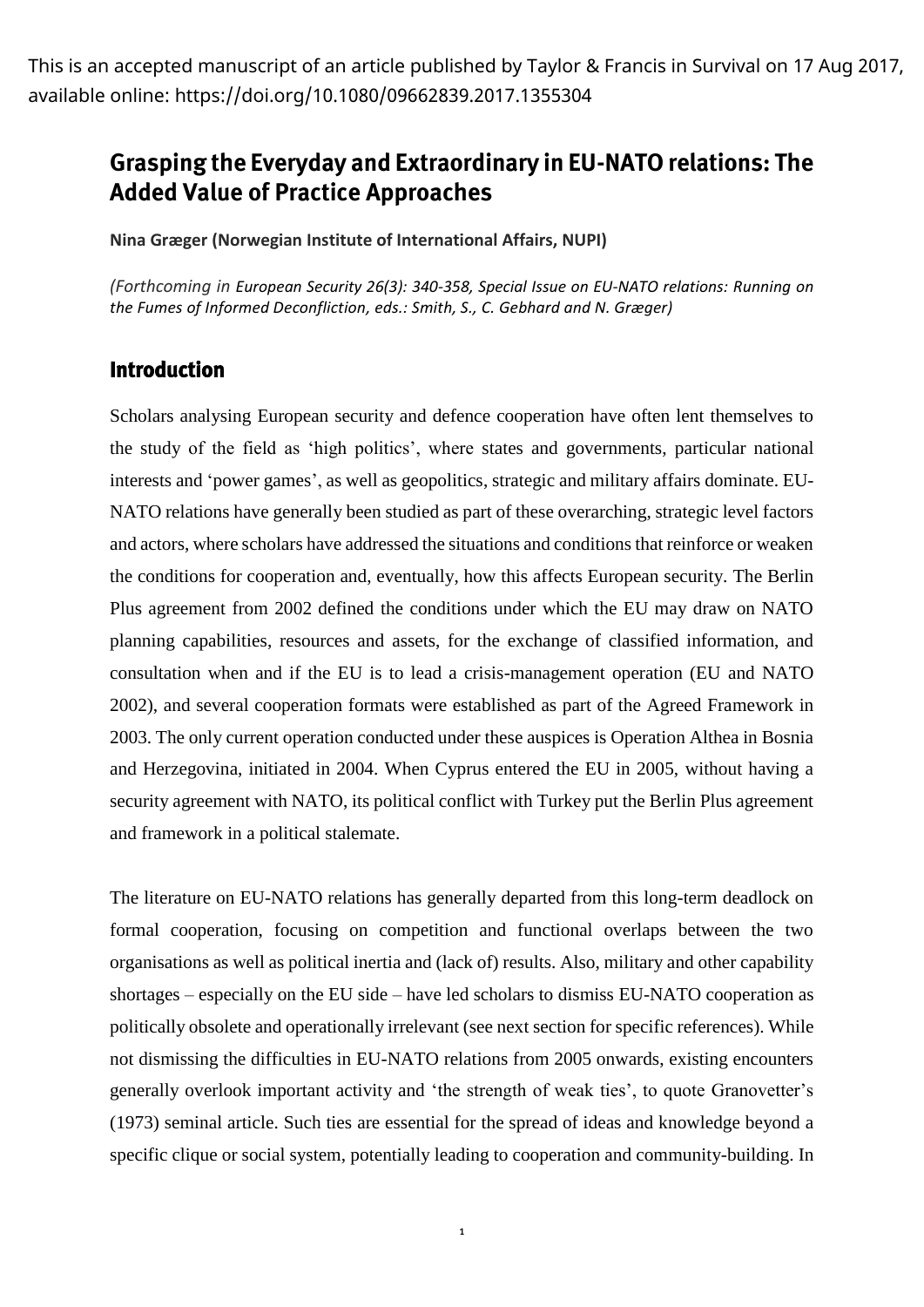view of this, the current article turns to practice approaches, which zoom in on how EU-NATO relations are acted out through 'thin', largely informal cooperation 'on the ground'. 'On the ground' here refers to venues and sites where EU and NATO practitioners (e.g. civilian and military staff, diplomats) interact.

A practice approach provides a different and more nuanced account of how both the everyday and extraordinary in EU-NATO relations can be identified and understood under and beyond the political blockage on formal cooperation caused by the 'Cyprus issue'. Existing research has shown that some of the achievements of EU-NATO cooperation – of which there are not too many – can be traced back to 'micro-politics', be it practical solutions carved out 'under the radar' of national governments (Smith 2011), decisions made by military commanders in field operations, informal passing of information between staff in the EEAS and NATO, or encounters involving other informal networks of practitioners (Græger 2016). Studying practice, the article picks up on two central goals for this special issue: First, by zooming in on what constitutes practice and where interaction happens a practice approach seeks to identify and analyse the drivers and spoilers of NATO-EU cooperation. Studying shared repertoires of practice and – although to a variable degree – the existence of a sense of 'joint enterprise' among EU and NATO staff involved in the production of European security also highlights and gives practice at micro level more leverage and space in explanations of European security cooperation than strategic level analyses.

Second, despite taking a 'view from below' and focusing on the doings and sayings of people involved in specific practices, a practice approach also highlights the importance of the wider discourses and social realities of which these practices form part, and what a certain practice leads to. Investigating the effects of EU-NATO practices for the broader field of European security speaks to another goal set out in the current special issue, notably how EU-NATO relations are central to European security cooperation (Smith and Gebhart in this volume).

Furthermore, by offering a different perspective on EU-NATO relations, the article furthers the practice turn in IR and the 'security as practice' research agenda (e.g. Pouliot 2010; Bueger 2013a, 2013b, 2015, 2016). It also contributes to a scholarly trend, which emphasizes the importance of informal EU-NATO, micro-level cooperation (e.g. Lachmann 2010; Smith 2011; Græger 2014), potentially also leading to community-building (e.g. Græger 2016). This trend is also observable within EU studies, where practice theory increasingly is used to grasp what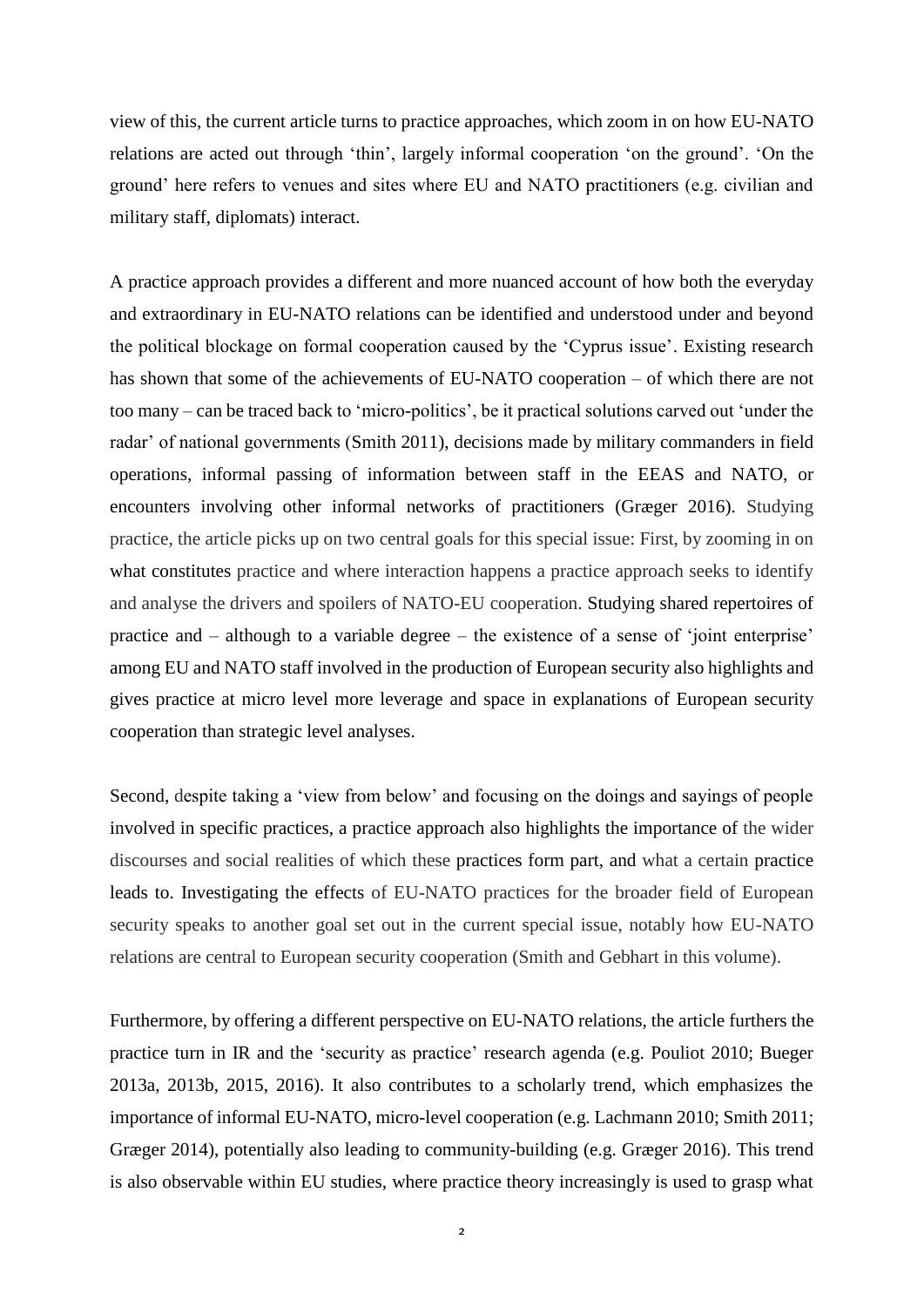drives European integration within foreign and security policy (e.g. Adler-Nissen 2008, 2015; Bicci 2011, 2016; Bremberg 2015; Mérand 2006) but also within studies of EU institutions like the EEAS (e.g. Lequesne  $2015$ ).<sup>1</sup>

The article is organised as follows: The next section reviews existing literature on EU-NATO relations, before briefly introducing what practice is some scholarly debates about practice theory. It then discusses some key dimensions of practice (the extraordinary and the everyday, knowledge and skills, learning and communities of practice), using empirical illustrations from sites where EU and NATO diplomats, militaries and staff engage with each other in practice. The conclusion summarises the argument and how practice approaches fertilise future studies of EU-NATO relations.

### **Gaps in the literature on EU-NATO relations**

.

As a field of study, EU-NATO cooperation has attracted a lot of political and academic interest over the past decade. Scholarship is rich and generally emanates from two strands of literature. From the mid-1990s onwards scholars centred on the question of what kind of independent role the EU could or should fulfil alongside the Western European Union (WEU) and NATO (e.g. Cornish 1996; Deighton 1996; Howorth 2000, 2007; Lenzi 1998; Manners and Whitman 2000; Missiroli 2002; Shake, et al. 1999; Whitman 2004). This literature was also concerned with the transatlantic relations, and the 'division of labour' between the USA and Europe, concluding that the latter should take more responsibility for its own security, for securing its neighbourhood, and in the fight against global threats.

Another strand of literature grew out of the Berlin Plus negotiations on how the EU could benefit from cooperation with NATO, primarily to draw on alliance assets and resources, when NATO did not wish to engage itself (EU and NATO 2002). Scholars quickly came to focus on the successes and, overwhelmingly, failures of EU-NATO cooperation, and the consequences for European security (Cornish 2006; Duke 2008; Howorth 2003, 2010; Lachmann 2010; Yost 2007). A main concern is how the ambitions for the EU-NATO relationship in the Berlin Plus Agreement and Agreed Framework and subsequent declarations, statements and speeches

<sup>1</sup> For a discussion of EU literature that converges towards accounts of practice, see Adler-Nissen (2015, p. 89- 90).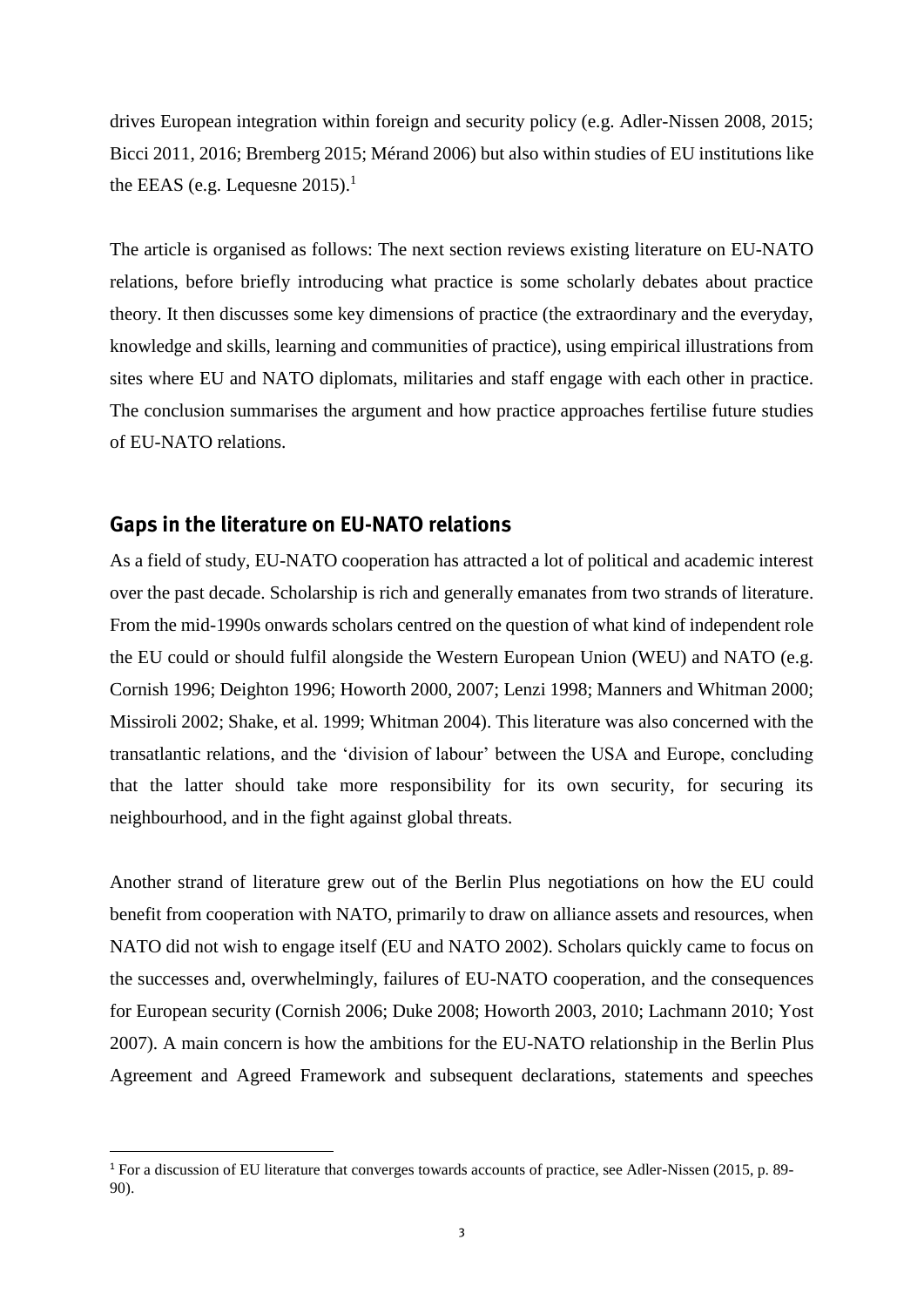largely has remained unaccomplished, because of the mutual blocking of cooperation by Cyprus and Turkey and conflicting national agendas (also beyond the two countries).

Many of these scholarly contributions portray the EU as the weak link in the EU-NATO relationship, both militarily and regarding its willingness to take decisions in due time when action is required. Within the security and defence policy field, the EU has often been compared with powerful states like the U.S. or international organisations like NATO. This is somewhat unfair, because states normally have less complex decision-making processes and most IOs have a narrower agenda, than the EU. A general feature of EU studies, Jørgensen (2015: 24) claims, is that they are 'obsessed with actor characteristics', leading to a focus on agency. Being conducted by a community of scholars and experts who share an interest in the EU, these analyses are often premised, implicitly or explicitly, on themes derived from the EU's strive to forge an 'effective', 'coherent' and 'common' foreign, security and, increasingly, defence policy. Institutional innovation or policy initiatives related to the EU's Common Foreign and Security Policy (CFSP), the Common Security and Defence Policy (CSDP) or other parts of the union's so-called external action have been analysed in terms of what it might mean for the EU as an international actor and its capacity to respond to events or shape outcomes in the international system, alone or together with others.

Moreover, a focus on 'actorness' often invites a normative approach or policy focus centred on why the EU should take on a more important role in international affairs, and how. For instance, outright disappointment was expressed when the type of crisis management operation that the union had been preparing for was initiated in Libya in 2011, and the CSDP was not even mentioned as a candidate to lead the mission (e.g. Howorth 2013).

Recently however, micro-analyses of interaction in the EU are slowly emerging. Examples include how diplomats, militaries, and officials and staff in working groups in the EU interact, develop common goals and standards and are subject to processes of socialisation etc., such as Cross' (2011) analysis of EU security integration and epistemic communities in the EU Military Committee, the EU Military Staff, and in COREPER, Juncos and Pomorska's (2011) analysis of the EU Council working groups and officials involved in the CFSP, and Bicchi's (2011) study of the European Correspondents network (COREUs) as a community of practice within foreign policy communication (see also Smith et al. in this volume). Despite this growing interest in the everyday workings of the union, EU studies often favour discourse, intentionality,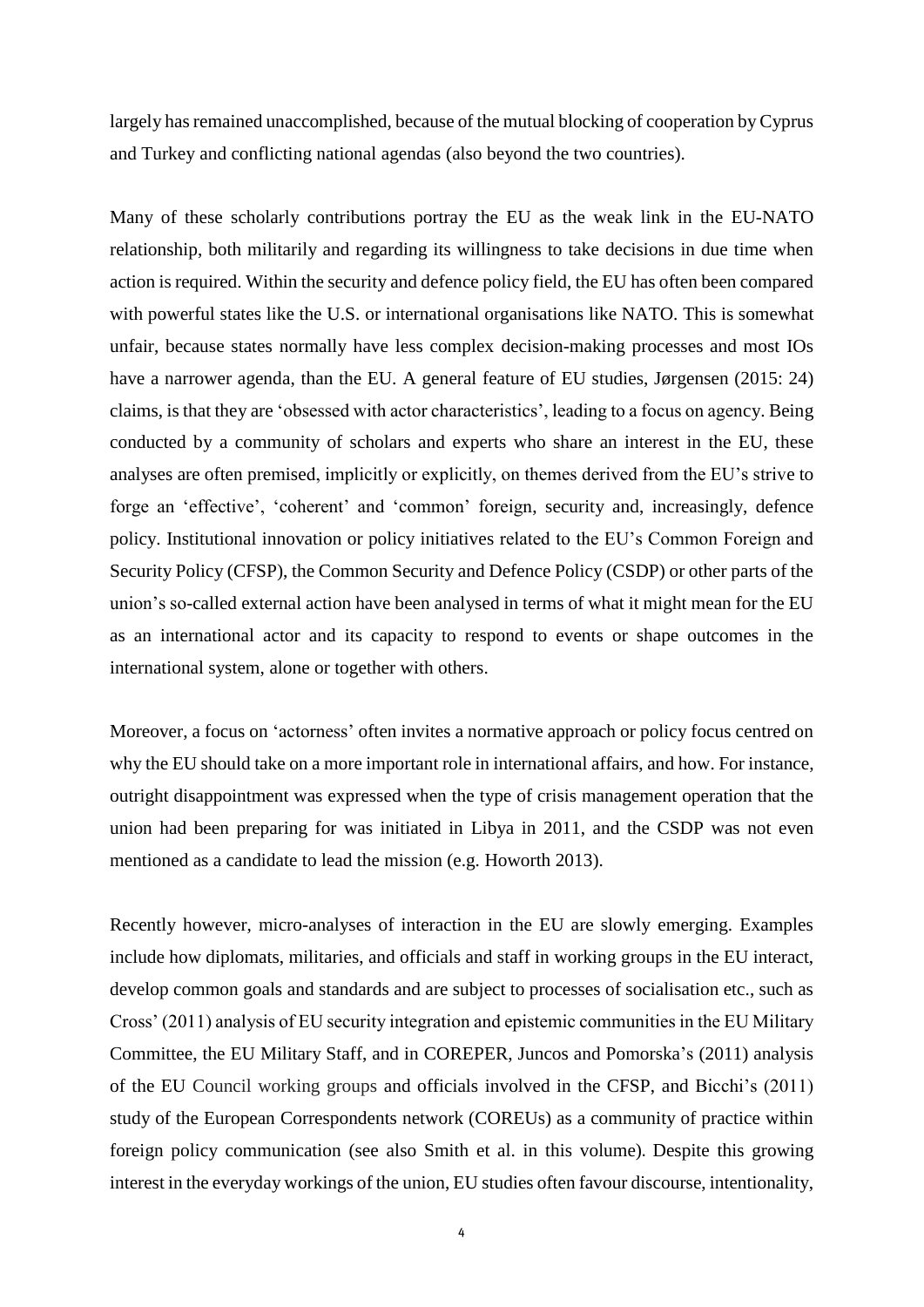norm transformation and socialisation, rather than practice (but see Lequesne 2015). Adler-Nissen's (2015, p. 89) critique of this 'tendency to focus on (…) the authoritative dimension of the EU decision-making machinery and its effects outside of Brussels', which means that the implicit, tacit, unintentional and accidental practices often are discarded and downplayed as 'banal' and 'apolitical', is therefore spot-on.

EU-NATO relations have also been examined as part of an 'inter-organizational relations' turn in International Relations (IR) (Biermann and Koops 2017; Koops in this volume). This turn largely originated in research on the EU's performance with and within international organisations (e.g. Jørgensen 2009; Jørgensen et al. 2011; Jørgensen and Laatikainen 2012; Oberthür et al. 2013; Drieskens and van Schaik 2014), inspired by organisation theory and evaluative analyses of performance (e.g. Lusthaus et al. 2002). Research also includes attempts to theorise the EU-NATO relationship as a case of IO-IO relations more generally (e.g. Biermann 2008; Hoffmann 2013) or as a formalization of informal cooperation (e.g. Lachmann 2010). This literature approaches generally departs from an EU perspective (but see Costa and Jørgensen 2012), where NATO is analysed in relation to the EU's strategy of 'effective multilateralism' (Varwick and Koops 2009), or 'selective multilateralism' (Drent 2014), or multi-level governance perspectives (Stephenson 2013).

Finally, a bulk of literature of relevance to EU-NATO relations studies 'in-mission politics' and 'on the ground' challenges of coordinating responses to complex emergencies, security sector reform, state building etc. when the EU, NATO, the UN and other IOs are present in the same mission area (e.g Dursun-Ozkanca and Crossley-Frolick 2012; de Coning and Friis 2013). However, to the degree that these contributions discuss the role of practitioners, they are usually seen as interlocutors of their IOs, or protectors of specific member-state interests, not as agents of social interactions.

Summing up, with a few exceptions much research on the EU-NATO relationship has zoomed in on strategic level concerns, the role of decision-makers in the two organisations, and member state interests, implying a bias where dominance of agents over structure, and of strategy over practice prevails. Addressing these lacunas, the current article argues that practice approaches offer a way for scholars to make use of the empirically rich literature on EU-NATO relations to ask new and thought-provoking questions about the production and provision of European security, as part of everyday social interaction or of handling extraordinary situations.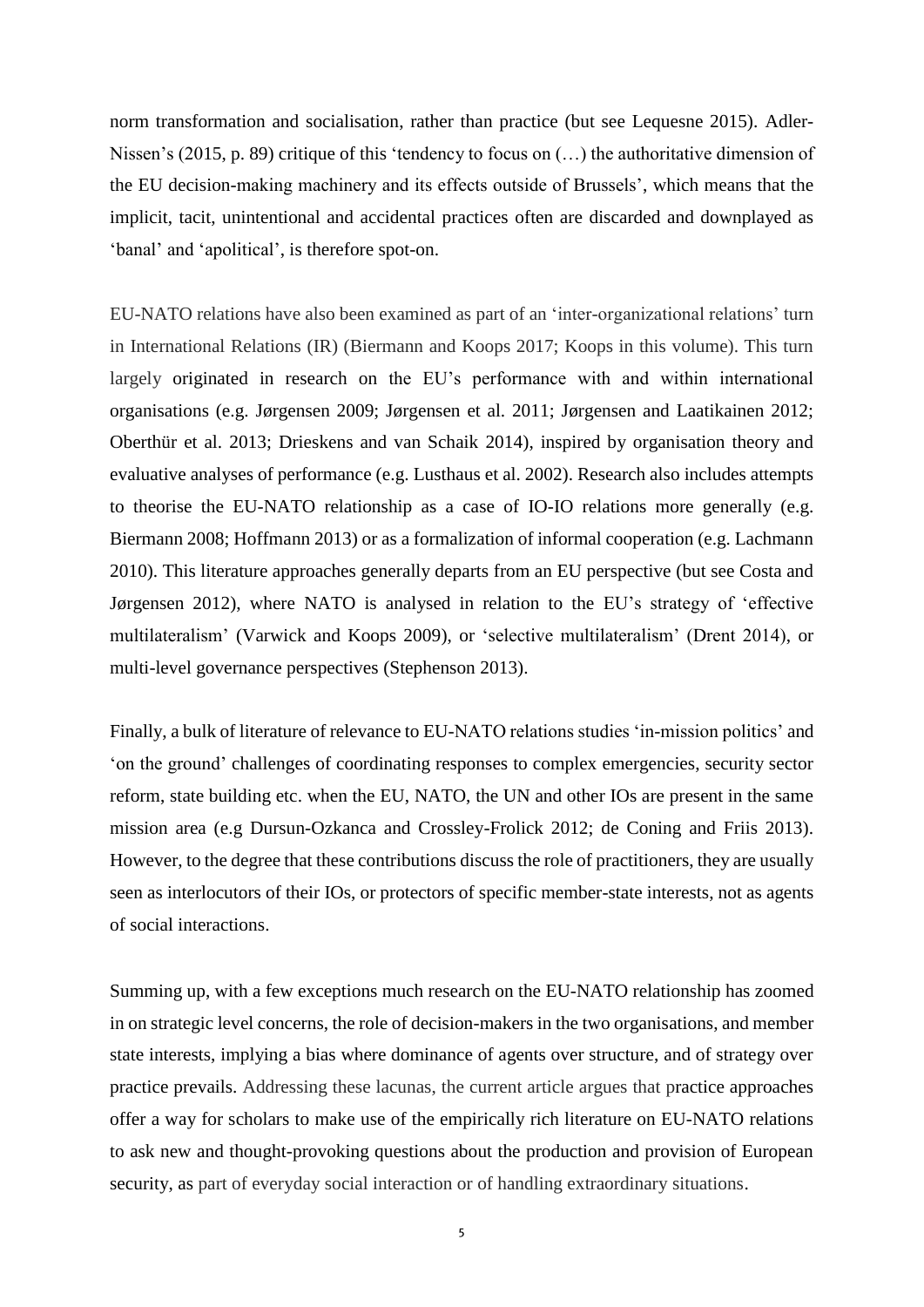### **A practice approach to EU-NATO relations**

Practice theories offer a framework that enables the researcher to examine ongoing processes of carrying out everyday practices understood as sets of doings and sayings that have meaning for the interaction itself, as well as how these practices have an effect on the wider issues at stake. The purpose of analysing practices is to study 'how understanding those practices may help us to understand the wider discourses of which they are a part', which refers to an analytical goal external to the practices themselves (Andersen et al. 2016, p. 3). Analysing EU-NATO relations through the lens of practice theory brings questions regarding how and where practice is enacted and produced into focus, also adding practical (social and political) knowledge about the effects on European security.

The 'practice turn' in IR theory means a turn away from 'a study focusing on language and words, to study social action as enacted in and on the world' (Neumann 2002, p. 628). Brought into IR studies by Schatzki et al. (2001) and Neumann (2002) it was later adopted by a number of IR scholars.<sup>2</sup> Adler and Pouliot's edited volume from 2011, which proposed a new research agenda or programme became an important scholarly reference point.

Just like there is not one practice theory, definitions of practice vary. Most accounts of practice emphasise patterned*,* routinized or standardized forms of (inter)action or behaviour; practices that reflect regularities across time and space and which are repeated in a similar fashion with a similar meaning (Schatzki 2008, p. 88-110). In Adler's (2008, p. 198) 'rich' definition, practice is 'knowledge-constituted, meaningful patterns of socially recognized activity embedded in communities, routines and organizations that structure experience', or just socially meaningful patterns. The implicit authority claim in any enactment of practice – 'this is how things are done' and 'the right thing to do' – is a competence that is 'fought for by competing authority claims' (Adler-Nissen 2015, p. 94; see also Pouliot 2016). In this view, practice is 'competent performance' and one that can be learned from others (Adler 2008, p. 198; Adler and Pouliot 2011b, p. 4-5; Neumann 2002). However, as noted by Onuf (2012, p. 51): 'what

.

<sup>2</sup>Early contributions include, for instance, Adler (2008); Adler-Nissen (2008); Bueger (2013a, b); Katzenstein (2010); Pouliot (2008, 2010).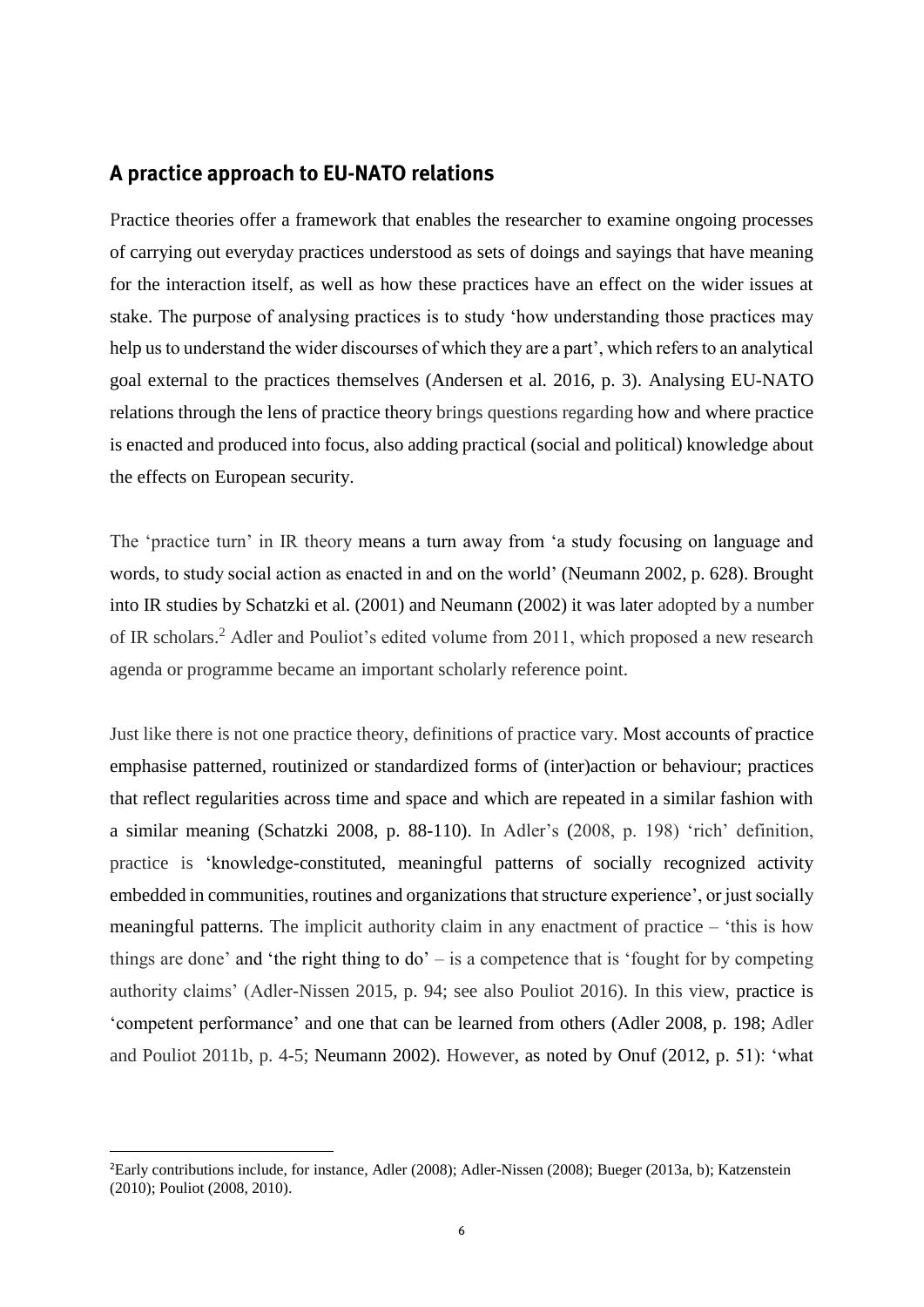people take to be possible and what society makes permissible depend on the vantage point, one's relation to practice, and not practice itself'.

Practice is different from habit, action, and behaviour. A practice approach pays distinct attention to how things are done in a bounded domain of activity and how practices are maintained overtime: 'Action is specific and located in time; practices are general classes of action, which although situated in social context, are not limited to any specific enacting'(Adler and Pouliot (2011, p. 5). Habit, on the other hand, is fundamentally repetitive (Hopf 2010, p. 541). Furthermore, practicality is 'partly improvisatory because it results from the intersection of a particular set of dispositions and social configurations' (Pouliot 2010, p. 21) but improvisation that leads to non-repetitive action is simply behaviour, not practice (ibid.).

Agents are seen to develop specific dispositions for acting and thinking in a particular way, not as individuals with intentions and motives but as social relations based on a logic practicality (Pouliot 2010). <sup>3</sup> By focusing on those who engage in coordination and cooperation of a formal and, especially, informal type as part of a normal workday, a practice approach also steers scholars away from systemic frameworks, strategic accounts and 'high politics' venues and towards the practical and inarticulate, and the social relations, which embody the organisation in question. Studying practice performed by diplomats, politicians and civilian and military staff at various levels of responsibility and different sites (e.g. offices, headquarters, field missions), brings the everyday agents in EU–NATO relations and European security cooperation upfront.

The growing interest in practice-based studies the past years has nourished scholarly debates within IR, including about the framework offered by Adler and Pouliot. While engaging with all critical accounts of practice goes beyond the ambition of this article, some of them help shed light on how practice approaches add value to the research on EU-NATO relations.

#### **Scholarly debates about practice**

.

One critique of practice theory has been concerned with its lack of explanatory power and specificity, and 'conceptual overstretch' (e.g. Ringmar 2014; Kustermans 2015). Kusterman's

 $3$  For studies of practice and the everyday for 'ordinary people', see e.g. Guillaume (2010), and for people in/as war, see e.g. Dufort (2014), and Sylvester (2013).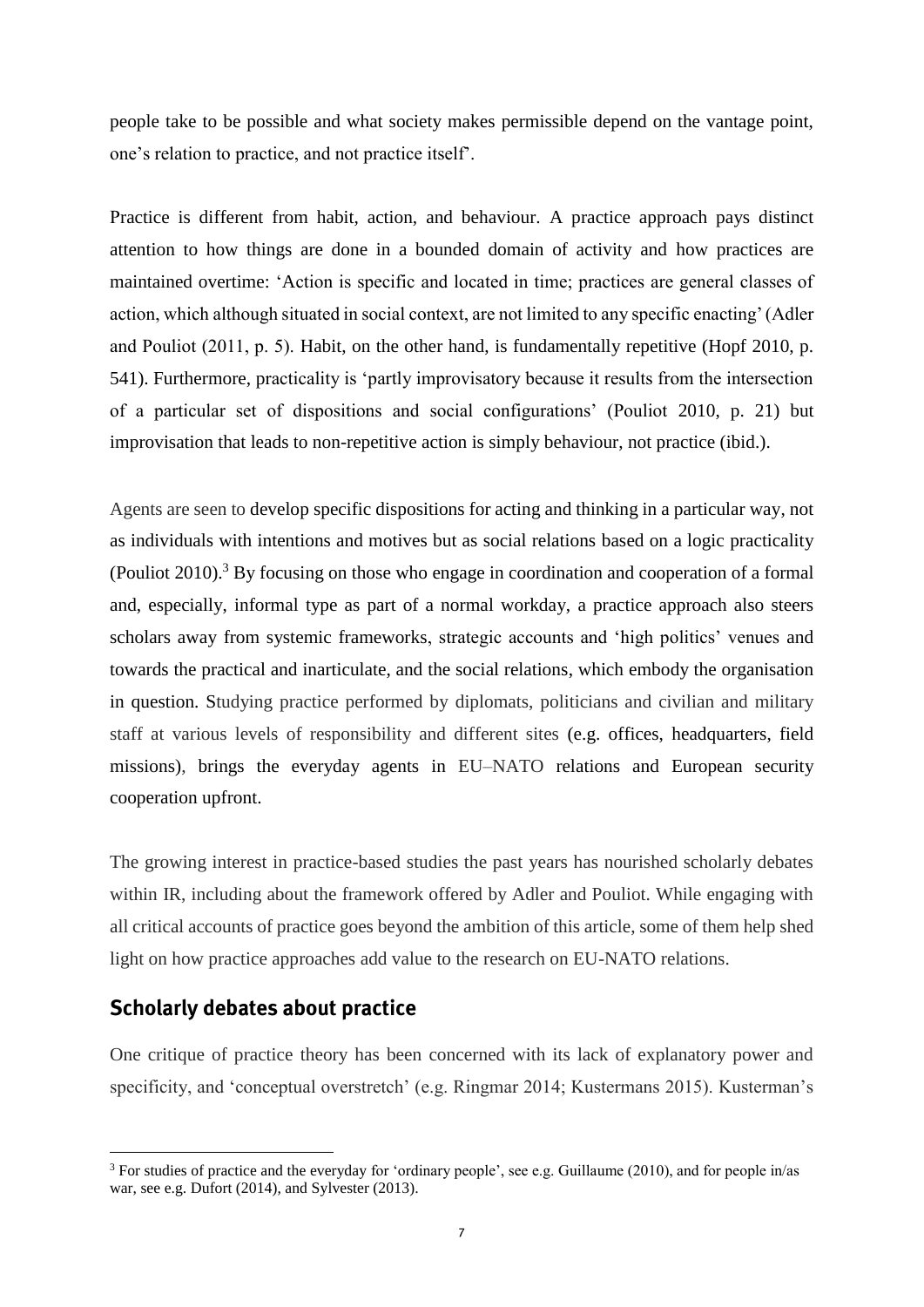(2015) proposed solution to what he presents as the main problems with the practice concept, to introduce a distinction between 'practice', 'practices' and 'practice knowledge', is rather useful. Practice in the singular means the myriad of human behaviours that go on all the time or, simply put, 'what people do'. But to study practice is also to interpret 'its content, its attributes, and its characteristics' (ibid., p. 15). Hence, practices in the plural mean that they 'assume a degree of coherency or organisation. They admit a form and converge on an end', according to Kustermans (ibid.). Applied to the study of the EU-NATO relationship, a set of sayings, doings and understandings and patterns of interaction and artefacts clearly are observable. Kustermans' third specification, 'practice knowledge', which refers to the skill at doing what one does is also key when staff in the EU and NATO engage with each other and the way in which shared 'background conditions' play into this (I return to this below).

Another concern in the scholarly critique of practice approaches is whether their purpose and interest lie with the practices themselves or whether identifying practices is a means to study the social. The question whether practices could and should be theorized at all is also part of this critique. According to Andersen and Neumann (2012, p. 467-68), practice cannot be studied separately from the theories and research questions which identify practice (see also Ringmar 2014: 6). Clearly, the social cannot be reduced to practices (Schatzki 2001, p. 10) and, as stressed above, the effects that practice brings about are equally important to identify and analyse. But this does not imply that practices should be reduced to their effects and outcome; practices are also important as 'meaningful sets of doings and sayings' in themselves (Kustermans 2015, p. 17; see also Bueger and Gadinger 2014). The latter is definitely the case in the EU-NATO relationship, where staff has found informal ways of engaging each other, seeking practical solutions as well as developing shared repertoires of practice (e.g. informal information exchanges, meetings, and briefings, be it in offices or between military vessels at sea) across organisational and professional boundaries as part of their daily work (Græger 2014, 2016).

A third aspect of practice that has triggered a lot of scholarly debates concerns the continuitychange dimension, or the dynamic interplay between order and change (Neumann 2002). Critics argue that practices cannot be both transformative and produce stability at the same time (e.g. Ringmar 2015, p 18), and that the concept of practice 'betrays a conservative bias' (Kustermans 2015, p. 19, 3). Truly, a practice approach is centred on everyday routine behaviour and an inherent feature of practice is that it remains the same: The power of practices lies in 'their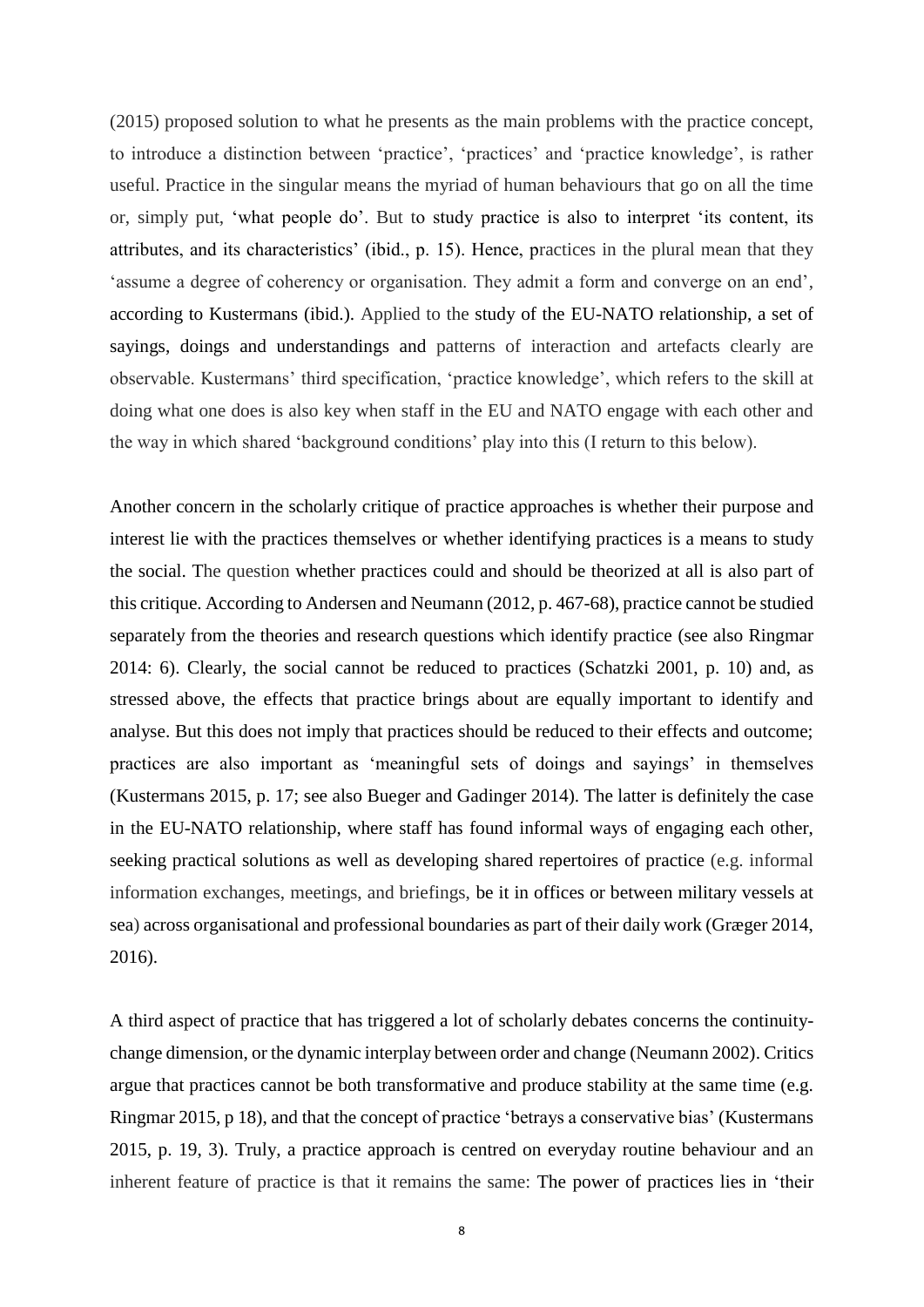reproduction in structures that are to some extent self-sustaining' (Powell and Dimaggio 1991, p. 9), continuously producing and re-producing the order (Bueger and Gadinger 2014, p. 61). What is to be done and how appear as 'self-evident and commonsensical' (Pouliot 2010, p. 12), reflecting a shared implicit understanding of how things should be done, of the 'rules of the game', or doxa (Schatzki et al. 2001, p. 3). In that sense, all 'human activity is laden with the past' (Schatzki 2010, p. 214). Although reason, human creativity, experimentation, social meaning and standards of competence and conduct may guide agency, these action conditions are furnished by structure and woven into inarticulate practice (Adler and Pouliot 2011, p. 15- 16). Applied to the EU-NATO case, the 'standard' ways of handling specific (and also returning) security concerns and situations in field missions, or established informal communication channels for information sharing among diplomats in the EU and NATO headquarters are furnished by professional training and/or shared work experience (see below). These practices are accepted as 'the right or appropriate thing to do' by those engaged in it (Græger 2016).

But studying the social world through the lens of practice theory does not exclude change as a possibility.. According to Bueger and Gadinger (2014, p. 61), 'Practices are repetitive patterns. But they are also permanently displacing and shifting'.. Critics also agree that skilled persons can bring about meaningful change (Ringmar 2015, p. 18), and that practical knowledge may organise or foster change (Kustermans 2015, p. 12). 4 Indeed, practical configurations could be fluid and practices are not confined to studies of order but also of situations where routines and repertoires of interaction are neglected, opposed or collapse.

The EU-NATO relationship is in in fact an illustrative case of both continuity and change. Clearly, EU-NATO practices are not 'permanently' changing, which would render them unidentifiable and, consequently, un-researchable. But to overcome the effects of the deadlock on Berlin Plus, informal cooperation has to a considerable degree become practice among EU and NATO staff both in field missions and headquarters. The fact that up until 2014, political signals have been absent or weak regarding EU-NATO cooperation have facilitated the development of shared repertoires of practices as well as their maintenance overtime. Hence, as the examples above illustrate, EU-NATO relations lend themselves particularly well to a practice-based study, due to the institutional innovation where new practices are formalised in response to

<sup>.</sup> 4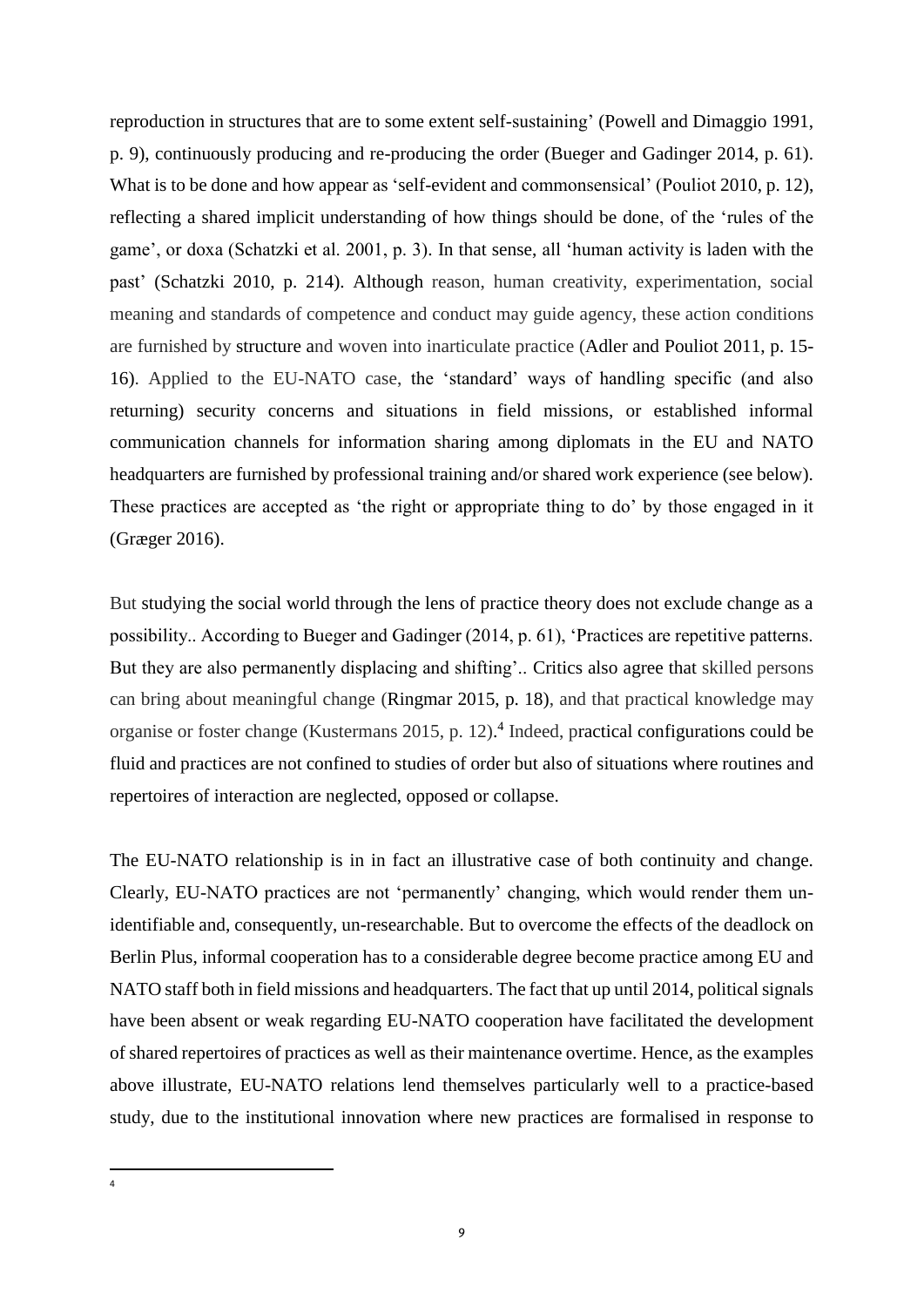external pressures. These innovations could be everything from new communication lines to the change of Head of Mission, new appointment to a position of direct relevance to EU-NATO relations, or the deployment of a new military contingent to a field mission. In all of these situations, a change of practice is possible: Would routines and standard ways of doing things 'on the ground' be passed on, revised, or dismissed? Change could be incremental or sudden, inflicting a rupture of practices.

Finally, by paying attention to routines, patterns of action and continuity, practice theory and especially research on communities of practice have been criticised for being too focused on what brings the joint enterprise forward, ignoring processes or spoilers that might constrain practices and the effect on social relations or policy outcomes. However, there is nothing imminent in the study of practice that favours cooperation over conflict, or amity over enmity; this is an empirical question that needs to be explored for each case. Cases of rupture could be the result of spoilers actively seeking to stop certain practices, or competition, miscalculation, unintentionality, misconduct, or simply incompetent performance by those engaging in a certain practice. In the EU-NATO case, political or organisational agendas, resource allocation or incentive structures may lead to overlapping activity and competition, as well as coordination and cooperation (see Græger and Haugevik 2011; Hoffman 2013; Smith 2011;Varvick and Koops 2009). Furthermore, even if professionals tend to give their professional skills and 'ethos' priority over organisational agendas and concerns, when militaries and police forces are expected to or need to operate together informally like in Afghanistan (ISAF-EUPOL) and Kosovo (KFOR-EULEX), frictions do occur (Græger 2016).<sup>5</sup> While spoilers on the EU and NATO side are hard to detect in the Kosovo missions (but local political forces have sometimes acted as spoilers), inadequate resources and unmanageable mandates, especially on the EUside, and asymmetrical power relations have sometimes led to incompetent performance.<sup>6</sup> The asymmetrical relationship between the two organisations, especially in Kosovo and to some extent Afghanistan, is less present in the anti-piracy missions in the Gulf of Aden. Here, Operation Atalanta, a flagship for the union as a global security provider, has at times been better equipped and resourced than NATO's Ocean Shield operation.<sup>7</sup>

.

<sup>5</sup> Because formal cooperation is blocked by Turkey and Cyprus, four technical agreements allowing KFOR to assist EULEX when needed have been signed.

<sup>6</sup> In Kosovo, the asymmetry between EULEX, with its 700 police forces and NATO's 5000 men KFOR force is particularly striking.

<sup>7</sup> Interview with NATO military staff, January 2015.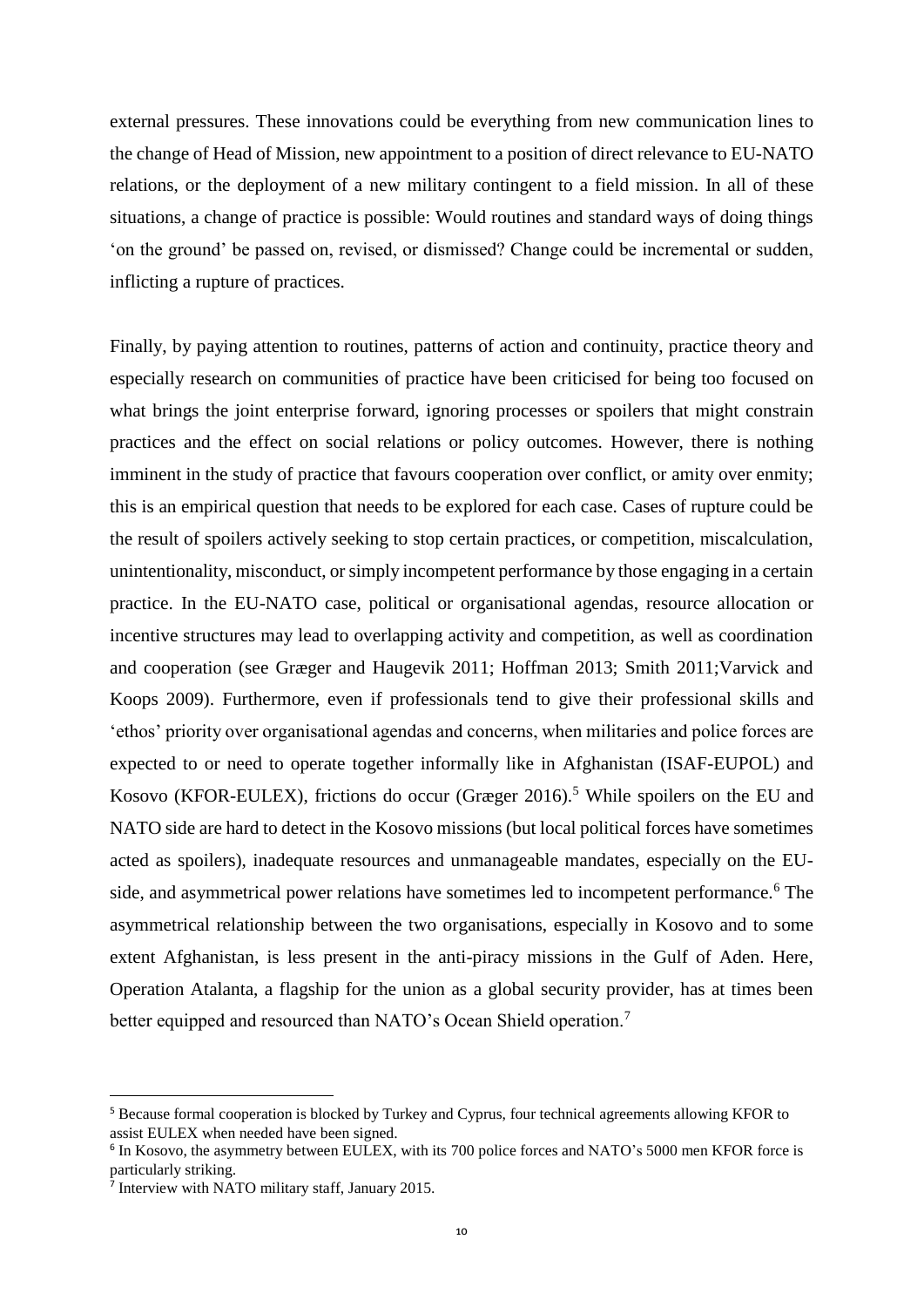As this section has showed, there is no unified theory of practice (Schatzki 2001, p. 2; Nicolini 2013, p. 1), which also renders practice approaches vulnerable to scholarly critique. The growing interest within IR and also in EU studies in empirical analyses of practice and practical and 'bookish' knowledge-based communities of practice within the fields of foreign policy and security (e.g. Adler 2008; Adler-Nissen 2015; Bicchi 2011, 2016; Bueger 2013a, b,2016; Bremberg 2015; Græger 2016) nevertheless reflect that practice approaches are gaining ground. Having discussed practice and some scholarly debates about practice, the next three sections turn to some dimensions of practice, which are particularly relevant when studying EU-NATO relations.

### **Everyday versus extraordinary practices**

Practices are both everyday and developed in response to extraordinary situations or crises. Security studies generally are interested in studying how states and other actors are formulating policies and strategies and taking operational measures to protect and secure their citizens and members respectively and, ultimately, to prepare for the worst. As Bigo (2002) notes, 'traditional securitization theory often studies the unexpected or extraordinary'. International crises represent extraordinary situations, with expectations of making means available for dealing efficiently with them. In these situations, extraordinary means often apply, sometimes putting aside the very rules and principles that are threatened and endangered to protect the community or state in question through a process of securitization (Buzan et al. 1998). But crises could also be local, for instance if violence erupts in a mission area, demanding an immediate response on the ground. However, analysing crises and crisis-management generally convey little knowledge about the everyday production of security and the actors and dynamics it involves. As Bremberg (2015) argues in his study of the European Union as a security community-building institution, 'focusing exclusively on urgent and exceptional measures as the prime indicator of ongoing security dynamics runs the risk of losing sight of more low-key and routine-based security practices'.

Studying the EU-NATO relationship as practice enables the researcher to transcend the extraordinary-everyday dichotomy but also to overcome the arguably 'hyped-up' focus on the extraordinary in security and strategic studies. While designed to provide a (rapid) response to an extraordinary situation or event, security production involves practices that are ordinary, day-to-day experiences and where social artefacts constitute an essential part. In the EU-NATO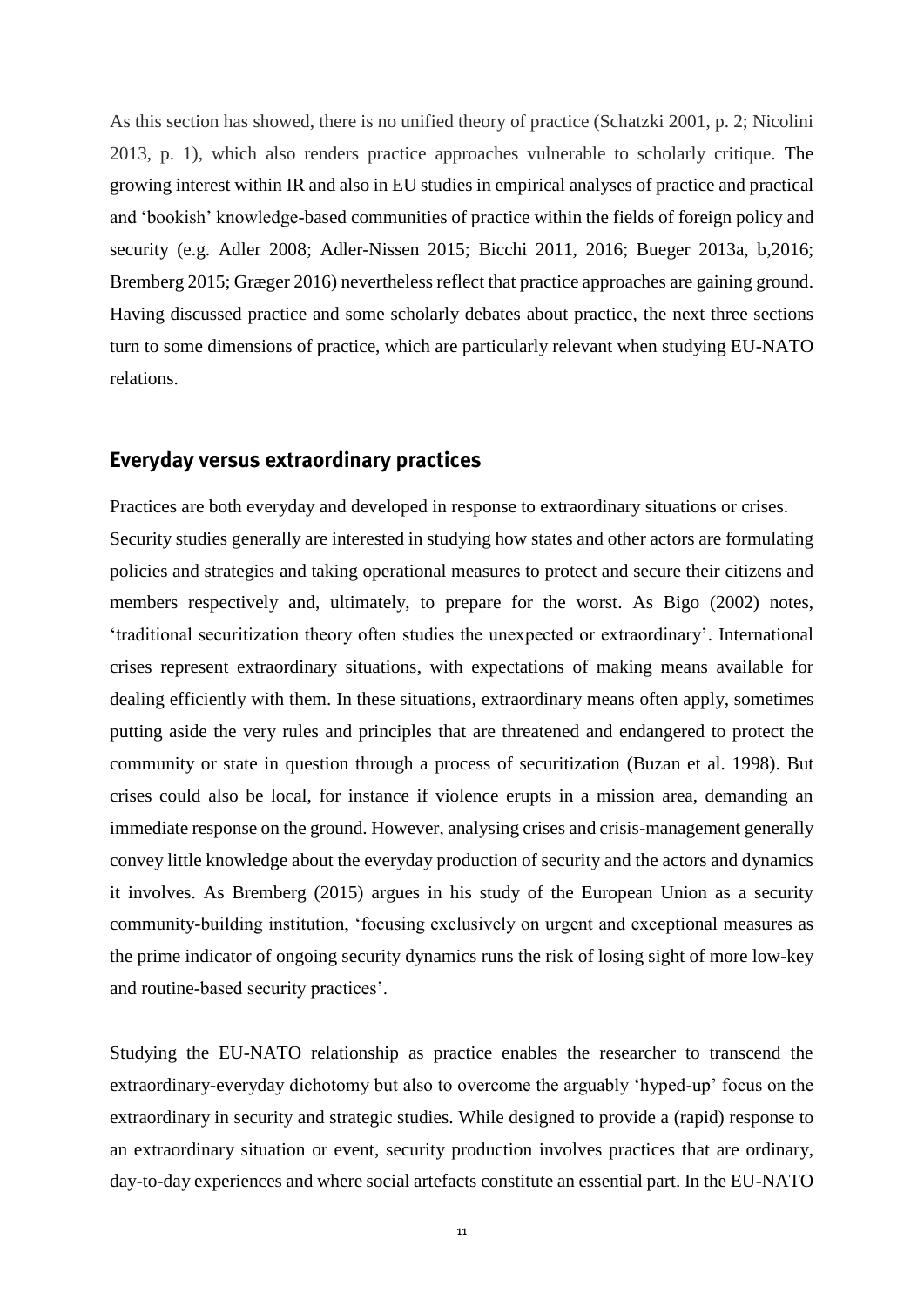relationship, such artefacts include everything from meeting agendas, reports, and informal memos exchanged between EU and NATO staff and diplomats, informal briefings by EU commanders in the North Atlantic Council (NAC) or by NATO commanders in the EU Political and Security Committee (PSC) as well as mutual visits to EU and NATO vessels at sea in the anti-piracy or refugee operations (Græger 2016). $8$ .

However, crises may also strengthen and expand the repertoire of everyday security practice. The Russian annexation of the Crimea in 2014 put the relevance of EU-NATO cooperation, also for territorial security, back on the political agenda.<sup>9</sup> Both the EU High Representative for the Union for Foreign Affairs and Security Policy/Vice President of the European Commission and the NATO Secretary General have emphasised that a more uncertain and hostile European security environment is a challenge that their respective organisations should handle together (Mogherini 2014; NATO 2016a,b). Since 2014, EU and NATO representatives have met informally on several occasions to exchange views, discuss common or coordinated responses, and convey joint messages to the external world.<sup>10</sup>

This is not an entirely new phenomenon, however. Crises, especially when Europe is expected to take a stand or a specific role, have facilitated EU-NATO communication and opened up meeting arenas that the 'Cyprus issue' has otherwise rendered inaccessible. For instance, reciprocal informal cross-briefings and meetings between the ambassadors in the NAC and the PSC happened during 'the Arab Spring' and the Libya operations during 2011, as well as when violence broke out on the ground in Kosovo in 2007 and in 2012 (Græger 2016). Although the frameworks for the coordination of defence, capability development, training of personnel etc. established as part of the Berlin Plus Agreement and Agreed Framework have been blocked since 2005, the member-states of both organisations generally have turned a blind eye to practical cooperation as long as it generates results and is conducted discretely, sensitively and

.

<sup>8</sup> A growing number of IR scholars pursue the 'security as practice' agenda (e.g. Bueger 2013a, b, 2015, 2016; Græger 2016; Pouliot 2010).

<sup>9</sup> Ensuring the member-states' security and survival is primarily taken care of by NATO or – for the non-aligned and neutral EU-members – the EU, sometimes supported by bilateral cooperative frameworks or agreements. <sup>10</sup> For instance, PSC and NATO ambassadors met informally to discuss the acute crisis and how to respond to it on 5 March and on 10 June in 2014 and also for a third time that year, as well as in 2015. See e.g. [http://www.nato.int/cps/en/SID-858D6FDD-D2A716F7/natolive/news\\_107742.htm](http://www.nato.int/cps/en/SID-858D6FDD-D2A716F7/natolive/news_107742.htm) , and [http://www.nato.int/cps/en/natolive/topics\\_49217.htm.](http://www.nato.int/cps/en/natolive/topics_49217.htm) .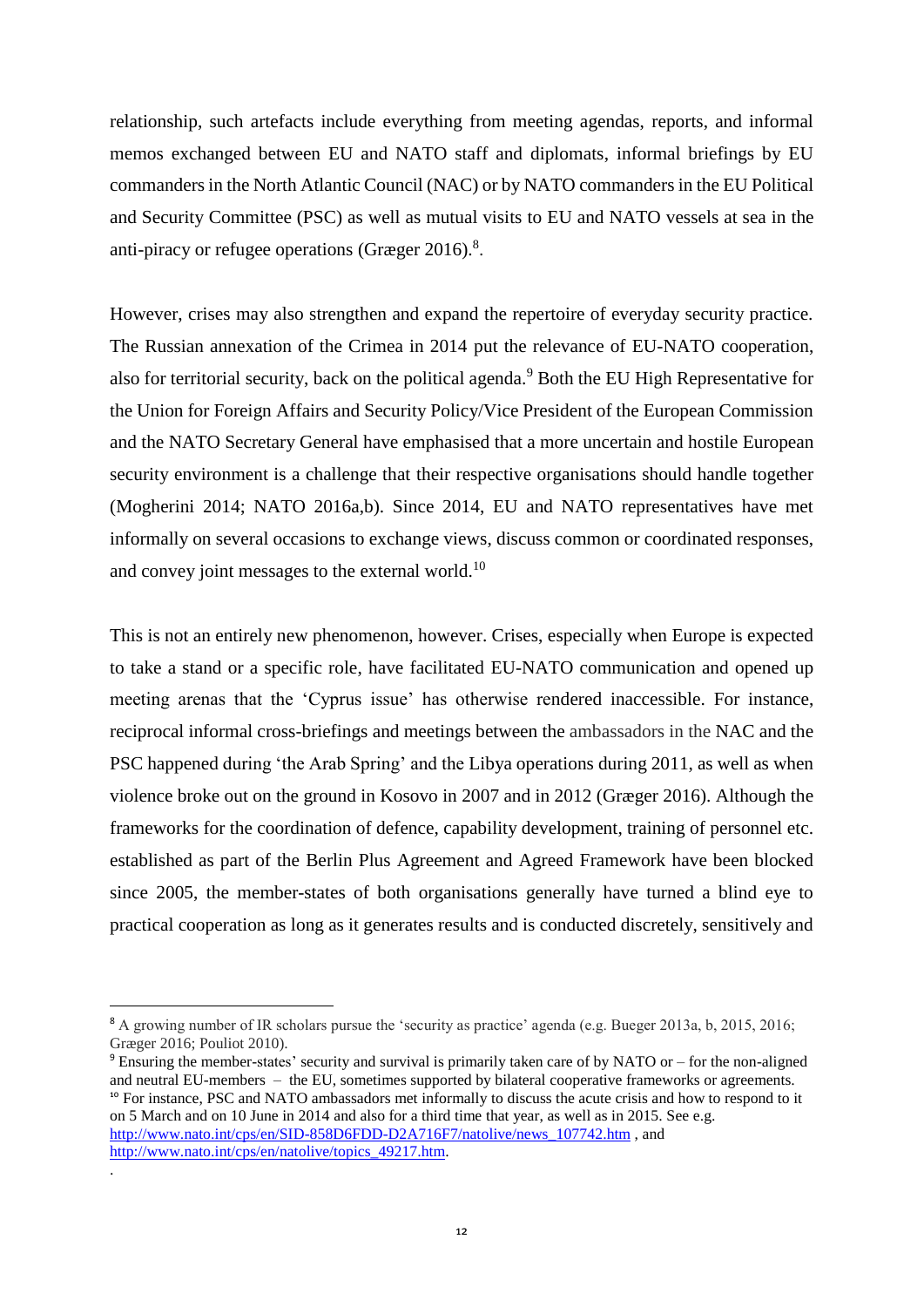without serious incidents (Smith 2011, p. 255).<sup>11</sup> At the operational level, EU and NATO staff have found ways of working alongside each other or together both in crisis management operations, support missions (e.g. handling refugees), and anti-piracy operations.

Practice approaches are able to capture the essence of these informal encounters, which constitute the intersubjective understandings of security and how to handle them, whether as part of the everyday production of security or a response to major crises.

The perceived strategic uncertainty in Europe the past years surely has securitized EU-NATO cooperation, rendering an expansion of cooperation outside of Berlin Plus politically desirable and possible. New threats, such as 'hybrid warfare' and cyberattacks, but also energy-security, capacity building in third countries, and illegal migration and refugee flows opened up new areas of practical cooperation. In responding to the refugee crisis from 2015, NATO and the EU signed an agreement in March 2016, emphasizing that they had reached a 'common understanding' on the modalities of the cooperation. In practical terms, it implied ensuring consistency and complementarity of the Frontex operation and NATO's support activities (European Commission 2016). New initiatives regarding information sharing and incident response coordination between NATO and the EU have also been made within the cyber security domain (EEAS 2016). These agreements and coordination of activity are examples of everyday practice that originates in the extraordinary.

## **Practice, knowledge and skills**

Arguably, a practice approach contributes to a better understanding not only of empirics (practice or practices) as 'raw data' but of the conditions that trigger and maintain or, alternatively, obstruct interaction. Both in everyday and extraordinary situations (e.g. crises) is practice socially recognized as the 'right' or appropriate way of getting something done or to behave or as 'competent performances' By implication, practice involves competence, knowledge and skills. With regard to how these three relate to each other, Neumann (2002, p. 627) underlines the importance of practice as a 'hands-on' knowledge ('knowing-how'), rather than a bookish knowledge ('knowing that'). A 'hands-on' knowledge is usually action-oriented and practical, rather than ideational, normative or representational, and based on professional competence and experience, human skills and judgement (Neumann 2005; Pouliot 2010). Even

.

<sup>&</sup>lt;sup>11</sup> Interview with NATO diplomat, January 2015.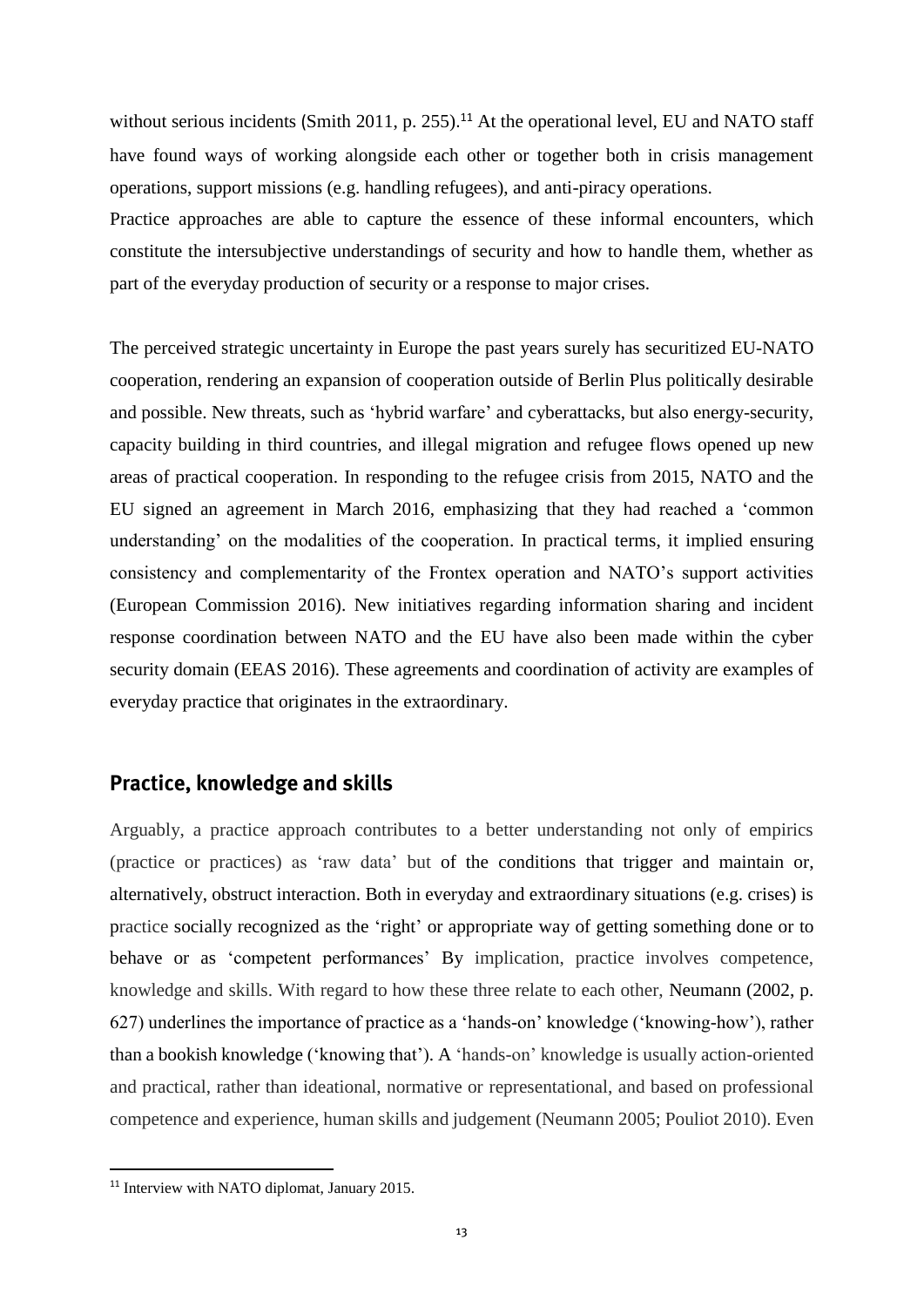critics accept, with reference to studies of statecraft, that diplomats and statesmen and women 'typically feel their way through', without considering rationally all possible options or outcomes in a situation (Ringmar 2014) and that practice knowledge is 'a skill acquired through experience' (Kustermans 2015, p. 11).

What informs this particular type of skills varies but scholars generally emphasise 'background knowledge'. Adler (2008, p. 202) defines this as 'the context within which rational action takes place', both for those shaping and engaging in a practice and for future practitioners. The diffusion of 'background knowledge' across agents 'enables practitioners to share similar beliefs related to their practices, to entertain similar reasons and to act with common sense' (ibid., p. 201). Shared values, interests and habits among practitioners that are intrinsic to (and part of) their profession and, hence, often unintentional or implicit are important in this regard. As Pouliot (2010) emphasises, what practitioners bring to a particular setting is crucial; what they think *from,* rather than what they think about. However, background knowledge should not be reduced to practical knowledge, and could also be 'a skill born of experience and *study*' (Schatzki 1996, p. 133ff). A growing number of IR scholars pursuing practice approaches have studied how these skills are played out in various international contexts inhibited by diplomats, militaries, bureaucrats, and other professionals (e.g. Adler-Nissen 2015; Adler-Nissen and Pouliot 2014; Bueger 2013a, b; Græger 2016; Lequesne 2015; Neumann 2007; Pouliot and Cornut 2015; Sending et al. 2016).

With regard to EU-NATO relations, practitioners bring practical knowledge and experience (e.g. from former postings) as well as education into their daily encounters with each other, which facilitate the creation and participation in shared repertoires of practices. Hofmann's (2009, p. 48) analysis of EU-NATO-UN cooperation found that 'the organizations have had to muddle through by relying on the member states themselves, as well as on cooperation based on the social skills and entrepreneurship of their respective personnel on the ground in these operations.' A practice approach would explain this 'stretch' as a reflection of 'hands-on', inarticulate or tacit knowledge that especially militaries, police and diplomats hold as part of their professional education, training and career patterns. For militaries, assisting and protecting your comrades reflects a culture where the 'band of brothers' is strong both in times of peace and war; this is the essence (or meaning) of being a soldier (Mackenzie 2015). Research on inter-action between EU and NATO staff in the two separate missions in Kosovo shows that these bonds also transcend national and organisational boundaries. KFOR soldiers have assisted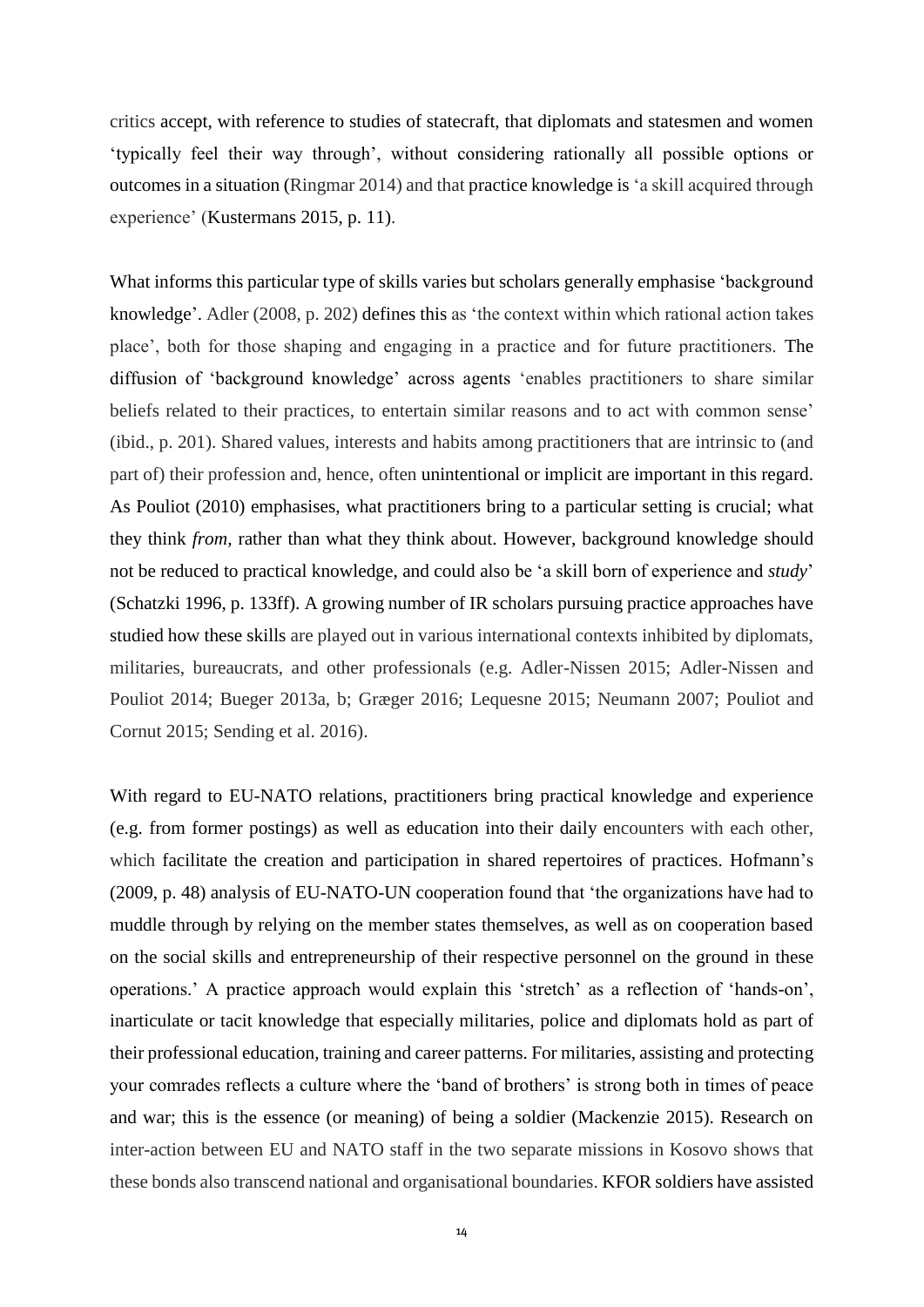EULEX police in handling violent episodes and situations, also beyond the formal chain of responsibility in the technical agreements designed to circumvent the political stalemate on Berlin Plus, potentially also putting themselves and their careers at risk (Græger 2016, p. 489- 490). Informal inter-action patterns are also common among staff in the EU- and NATO antipiracy missions in the Gulf of Aden (Smith 2011; Gebhart and Smith 2014).

#### **Learning through communities of practice**

The idea of learning, which is strong in most practice accounts, generally imposes continuity or order through the maintenance of certain practices – hence their taken-for-granted quality. But learning also involves transformation. Collective learning 'occurs in and through practice, within communities of doers' (Pouliot 2010, p. 45), and is particularly central to communities of practice. A community of practice is 'articulated into specific types of action and socially developed through learning and training' (Adler and Pouliot 2011, p. 3), held together by shared beliefs in particular forms of knowledge based on shared expertise and norms (Wenger 1998b). The creation, sharing, organisation, revision and passing on of knowledge take place within and among these communities, which embody 'the knowledge the community develops, shares, and maintains' (Wenger et al. 2002, p. 29). Although often working for large organisations, people 'learn through their participation in more specific communities made up of people with whom they interact on a regular basis', and '[I]n a deep sense, it is by these communities that knowledge is "owned" in practice' (Wenger 1998b).

With regard to EU-NATO relations, a central question related to learning is how education, training and the rotational career patterns typical of military and civilian staff deployed to field operations and staff and diplomats in headquarters in Brussels inform EU-NATO practices. Learning could be from 'bookish' or 'hands on' knowledge, or a combination of the two. The former would typically be based on national military education, and where NATO standards often apply, or diplomatic training. For many EU and NATO military and civilian staff, a career would also include education or training courses at institutions like the NATO Defence College, the NATO Obergammerau School in Germany, the European Security and Defence College, or U.S. defence academies or colleges (Cross 2011; Græger 2016, p. 492).

The 'hands-on' type of learning would be knowledge learnt from or experience from, typically, working together in former postings. While such transfer of learning and knowledge usually is tacit and informal and, hence, seldom documented (see Wenger et al. 2000, p. 149), one way of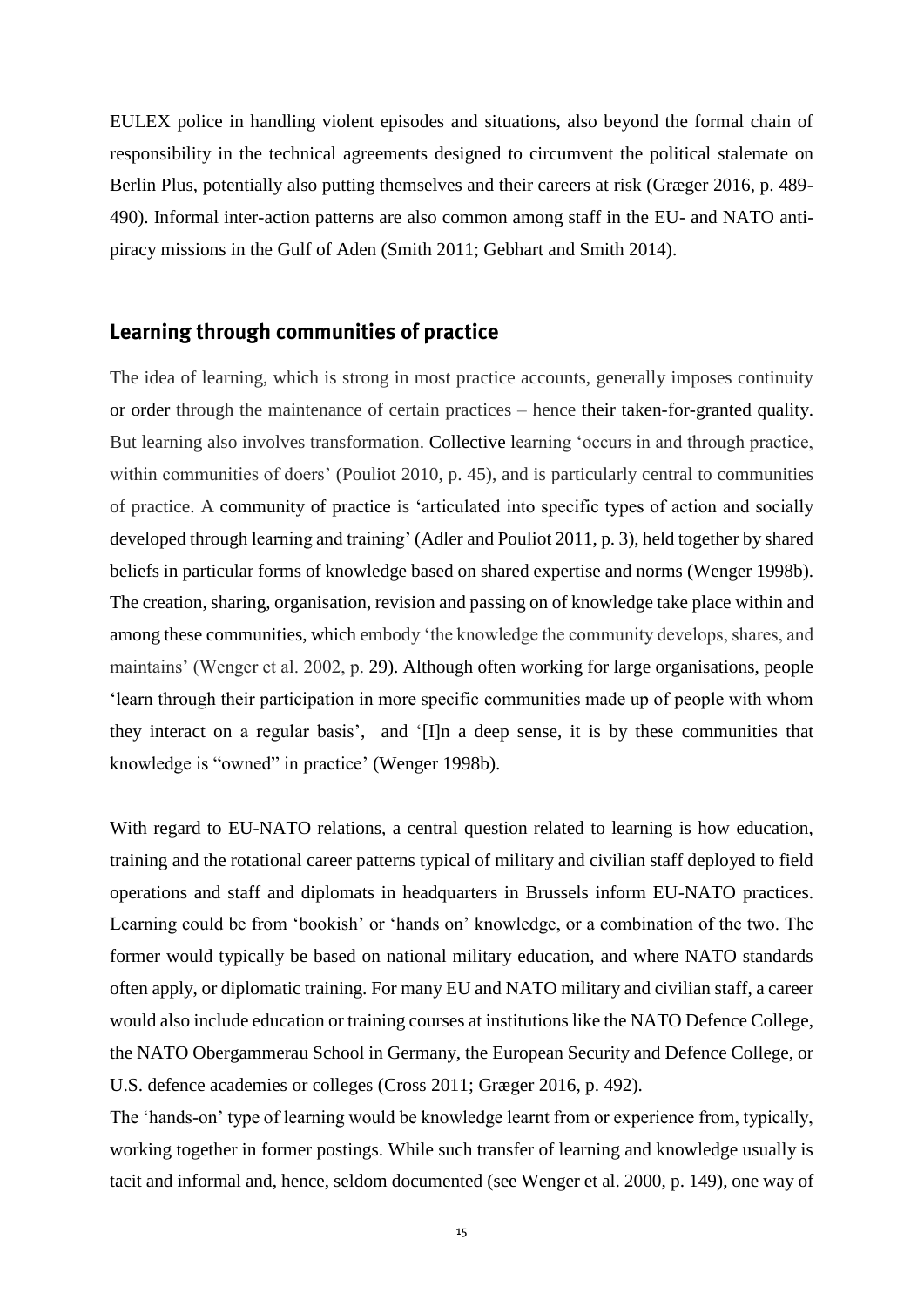studying the relationship between practice, learning and community-building is to investigate whether or not EU-NATO relevant practices are passed on from one 'generation' of staff and leaders to another, or whether rupture or rivalling practices emerge. In our case, former postings could be in the NATO headquarters, the EEAS, the EUMS etc. or field missions (but not necessarily representing the same IO). The classical example is Xavier Solana, who came directly from the job as NATO Secretary General to take up the position as the first EU High Representative. Another example is Xavier Bout de Marnhac, a EULEX Head of Mission, who was formerly KFOR Commander, and there are ample examples at lower levels of responsibility, too (e.g. EUMS or EEAS staff who come from NATO postings).

In the context of EU-NATO cooperation, professional education and training are important for shaping shared background conditions and also as 'anchoring practices' or infrastructures enabling informal cooperation (Græger 2016, p. 491-92). How and under which conditions professional cultures and socialisation may affect – facilitate or hamper – inter-action and learning vary. Socialisation refers to a process where interaction in a group leads novices to endorse group norms, potentially leading to the creation of a 'we-feeling among the people involved, and in time also potentially to a common role identity' (Johnston 2001, p. 493). While, a community of practice presupposes the existence of a *joint enterprise*, relationships of *mutual engagement*, and a *shared repertoire* of communal resources (routines, sensibilities, artefacts, vocabulary, styles, etc.) developed over time, it does not presuppose a fusion of identities (Wenger 1998a, p. 76).

Furthermore, the socialisation literature is preoccupied with identifying and explaining how various groups motivated by shared values and professional norms work to push certain political ideas and agendas. In their study of Council working groups and officials involved in CFSP, for instance, Juncos and Pomorska (2011) found that neutrality, consensus-building and co-ordination reflexes are important behavioural norms that form part of an informal 'code of conduct'. Similarly, studies of professions focus on how professionals (especially certain groups in society, such as militaries, doctors and lawyers) seek to monopolise their competence to protect it from external intrusion, which might undermine their status and influence (Abbot 1988). The literature on epistemic communities also stresses how a network 'of professionals with recognized expertise and competence in a particular domain or issue area' makes an 'authoritative claim to policy-relevant knowledge' (Haas 1992, p. 198) as well as to what constitutes 'proper' science in their respective fields, what it takes to qualify as a discipline and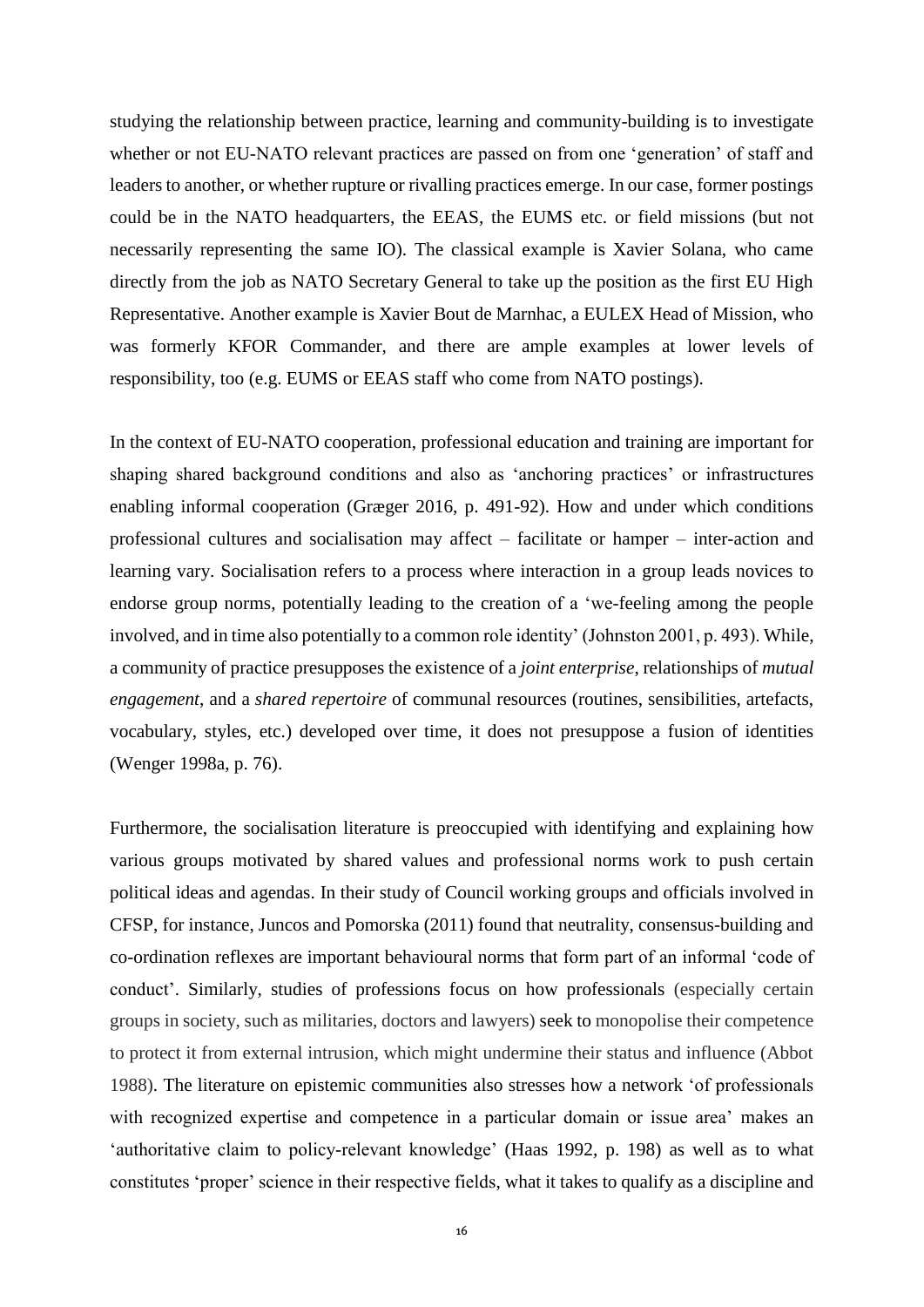academic standards and behavior, and so on (e.g. Knorr 1999). It generally pays little attention to practical, implicit knowledge, which may be both unintentional and accidental. Applied to the EU-NATO case, the practical, implicit knowledge that underpins informal interaction is more a result of similar professional education, training, and experience, and 'getting things done' in politically difficult circumstances than about protecting the standards of what is 'proper' behaviour (Græger 2016).

The informal interaction and fluid nature associated with communities of practice imply that they are not necessarily 'congruent with the reified structures of institutional affiliations, divisions, and boundaries' of many networks (Wenger 1998, p. 118-119). As Wenger et al. (2011) emphasize: 'All communities of practice are networks in the sense that they involve connections among members. But not all networks are communities of practice'. But epistemic communities should be considered as sub-sets of communities of practice as long as the analytical focus is on the practice that underpins the community in question (Adler 2008, p. 199).

Communities of practice 'develop around things that matter to people. As a result, their practices reflect the members' own understanding of what is important' (Wenger 1998b). Though Wenger does not dismiss the influence of outside constraints or directives on this understanding, he claims that 'members develop practices that are their own response to these external influences. Even when a community's actions conform to an external mandate, it is the community – not the mandate – that produces the practice.' (ibid.). This view fits well with how EU and NATO staff in offices and missions engages each other informally beyond Berlin Plus and, sometimes, mission mandates. Hence, EU-NATO practices clearly expand across organisational as well as professional boundaries (e.g. civilian-military, police-military). First, because the practices they share often involve a smaller number of people who they trust and work with regularly. Few diplomats in the EEAS and NATO engage in EU-NATO relations on a daily basis. Staffs at the military level interact more regularly, because they attend to operational concerns, especially when both organisations are running missions in the same mission area.

Second, staff needs to work informally, because of the lack of formal mandates for moving beyond Berlin Plus. This is all the more important, because of the sensitivity of Berlin Plus,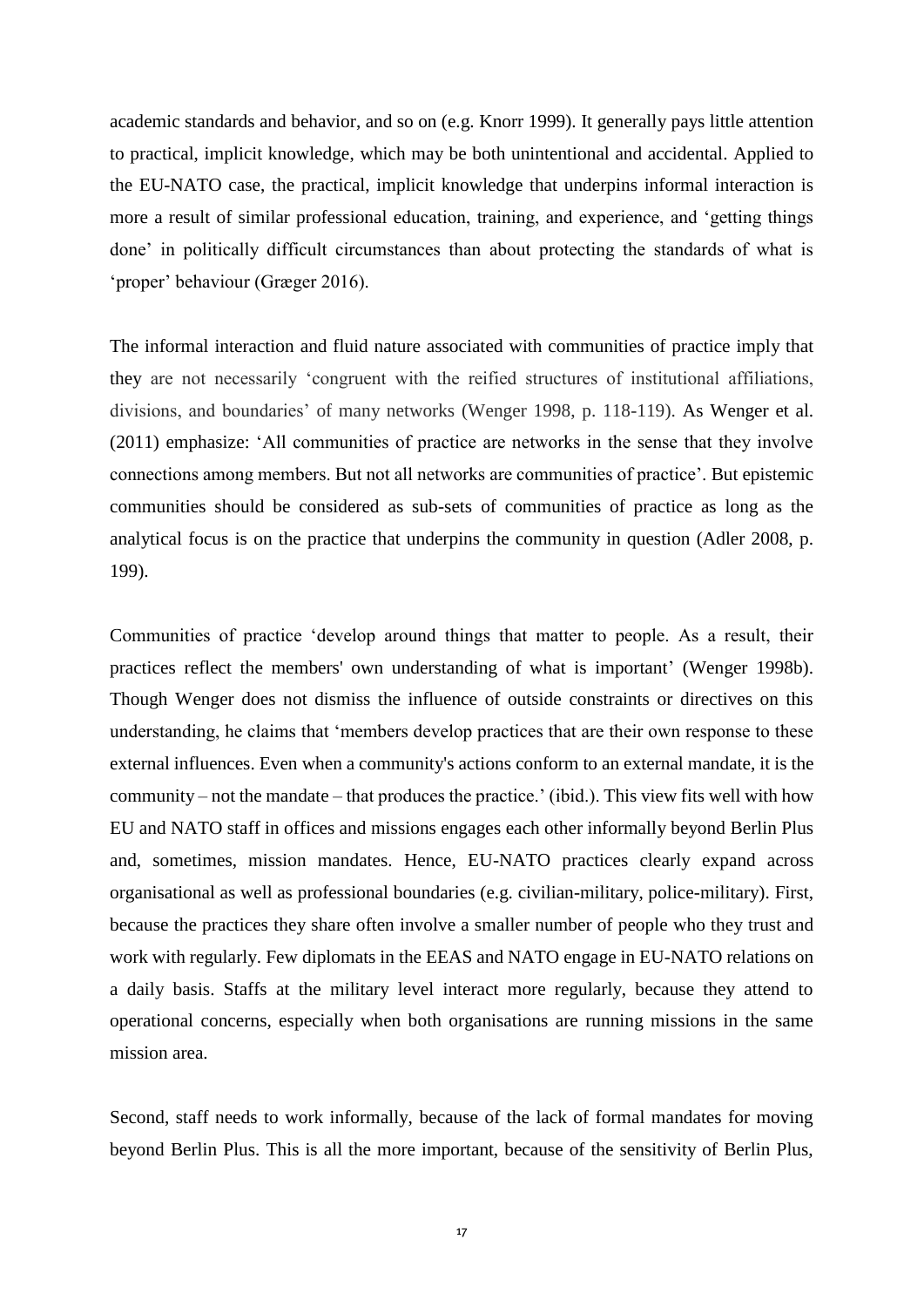where Cyprus and Turkey are blocking further cooperation, but also because of the generally sensitive character of security and defence policy.

#### **Conclusion: What practice theory does for EU-NATO studies**

This article has argued that a practice approach is well suited to capture the practical dynamics, dysfunctions and informal encounters that constitute the present nature and essence of the EU-NATO relationship. A study of EU–NATO relations and European security cooperation as practice, performed by everyday agents (diplomats, politicians and civilian and military staff) at various levels of responsibility and sites (operational and tactical levels, offices and headquarters) fulfils two of the goals of this special issue: to speak to top-down versus bottom up processes of EU-NATO cooperation, and to explore the broader effects of such interaction on European security. Using a practice analytical framework is a means to look beyond the state-driven politics of Berlin Plus, the resource-material focus in the debates about the CSDP/EU, the strategic-level bias and the hyped-up focus on the extraordinary that have dominated security studies as a discipline.

Practice approaches generally focus on action that is ordinary and everyday, patterned, and iterated over time. Its appearance as 'self-evident' and taken for granted nature facilitates the maintenance of practices, but practices may however also reflect and provoke change, and dissolve. A gradual shift from formal to informal cooperation in the EU-NATO relationship in response to the deadlock on cooperation under Berlin Plus is an illustrative example of how practice may invoke change and innovation, involving coordination and cooperation as well as rivalry and competition between professional values and organisational agendas.

But despite the everyday focus in studies of practice, there is also room for the extraordinary, which may both strengthen and change established repertoires of practices. For instance, the Ukraine crisis in 2014 set off bold political statements about the need to deepen ties, leading to the Joint Declaration signed by both organisations in July 2016, and the agreement in December 2016 to follow up the declaration with some 40 concrete, joint measures to advance cooperation within hybrid threats, cyber defence and a more secure neighbourhood (NATO 2016a, 2016b). While neither a more insecure Europe nor 'new threats' have broken the Berlin Plus deadlock, they have given new impetus into the EU-NATO relationship and triggered new practices.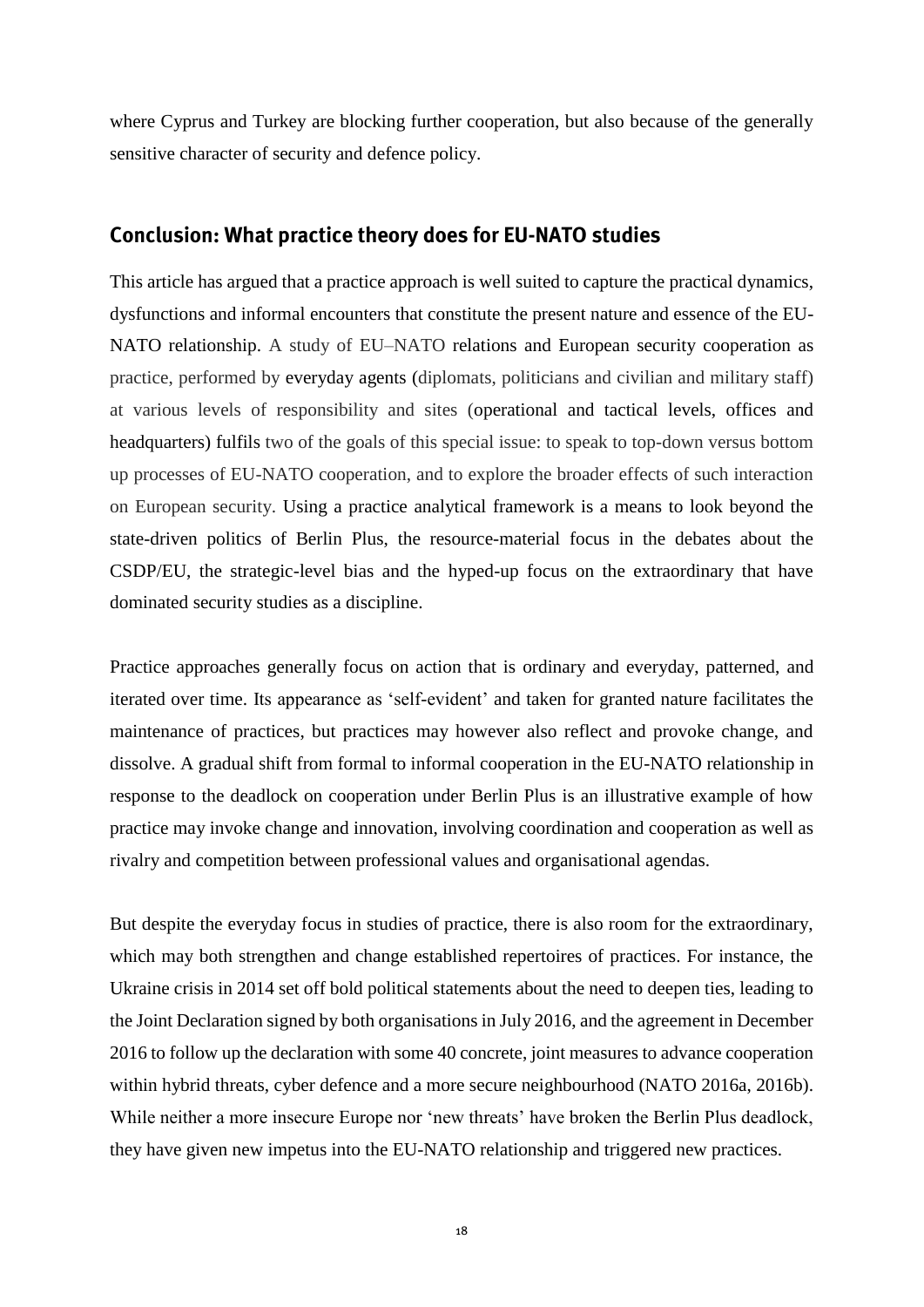Furthermore, studying practice draws the attention to practices facilitated by shared 'background conditions' among those involved. Background conditions are practical, 'handson' skills based on shared experience from, for instance, former postings to headquarters or field missions, or a shared 'bookish' knowledge from similar education and training, as diplomats, police or militaries. Practitioners may also hold both types of skills at the same time. Learning and shared background conditions have also over time created looser community structures among EU and NATO staff in headquarters and in mission areas that constitute the contours of communities of practice in the making (Græger 2016). In the EU-NATO relationship, staff who engage with each other routinely and regularly as part of their job has been key to keeping interaction going under the political stalemate on Berlin Plus. Putting a different type of materiality, that of practice, up front, helps rediscovering the power of informal interaction and 'the strength of weak ties' (Granovetter (1973) at the micro-level, where everyday security is produced.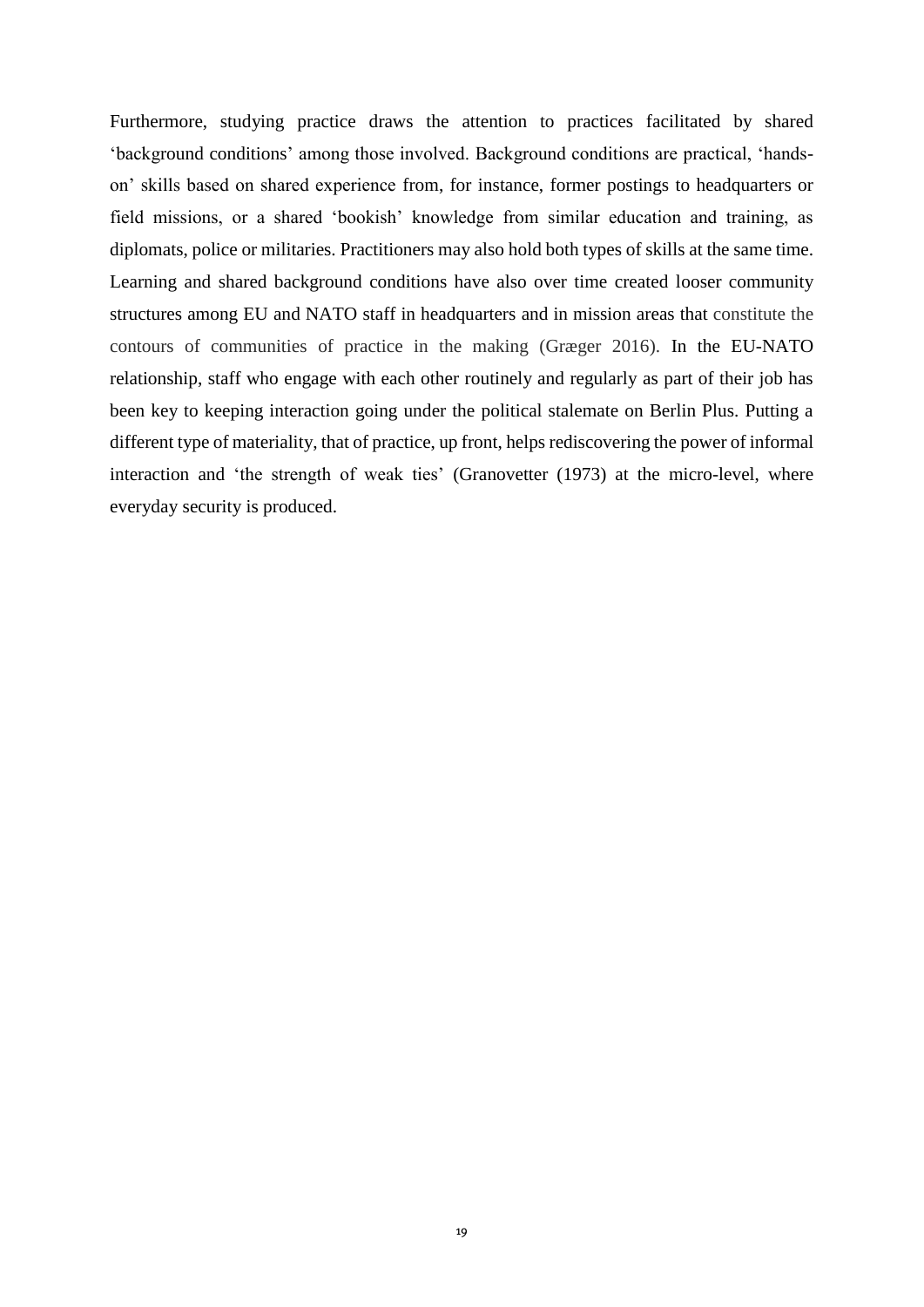# **References**

Abbot, A., 1988. *The System of Professions: An essay on the division of expert labor*. Chicago: University of Chicago Press.

Adler, E., 2008. The Spread of Security Communities: Communities of Practice, Self-Restaraint, and NATO's Post-Cold War Transformation. *European Journal of International Relations* 14 (2): 195-230.

Adler, E. and V. Pouliot, eds., 2011. *International Practices*. Cambridge: Cambridge University Press.

Adler-Nissen, R., 2015. Towards a Practice Turn in EU Studies. The Everyday of European Integration. *Journal of Common Marked Studies* 54(1): 87-103.

--- 2008. The Diplomacy of Opting Out: A Bourdieudian Approach to National Integration Strategies. *Journal of Common Market Studies* 46 (3): 663–84.

Adler-Nissen, R. and V. Pouliot, 2014. Power in Practice: Negotiating the International Intervention in Libya. *European Journal of International Relations* 20 (4): 889-911.

Andersen, M., Neumann, I. B. and Sending, O.J. 2016. *Why theorizing practice?* Unpublished workshop paper.

Bicchi, F., 2016. Europe under occupation: the European diplomatic community of practice in the Jerusalem area. *European Security* 25 (4), 461-477 (Special issue on European diplomatic practices: Contemporary challenges and innovative approaches)

---, 2011. The EU as a Community of Practice: Foreign Policy Communications in the COREU network. *Journal of European Public Policy* 18 (8): 1115-1132.

Biermann, R., 2008. Towards a theory of inter-organizational networking: The Euro-Atlantic security institutions interacting. *The Review of International Organizations* 3 (2): 151-177.

Biermann, R. and Koops, J. A., eds., 2017. *Palgrave Handbook of Inter-Organizational Relations in World Politics*. UK: Palgrave Macmillan. .

Bremberg, N., 2015. The European Union as Security Community-Building Institution: Venues, Networks and Co-operative Security Practices. *Journal of Common Market Studies* 53 (3): 674-692.

Bueger, C., 2016. Doing Europe: Agency and the European Union in the field of counter-piracy practice. *European Security* 25 (4), 407-422. (Special issue on European diplomatic practices: Contemporary challenges and innovative approaches)

---, 2015. Making things known: epistemic practices, the United Nations, and the translation of piracy. *International political sociology*, 9 (1), 1–18.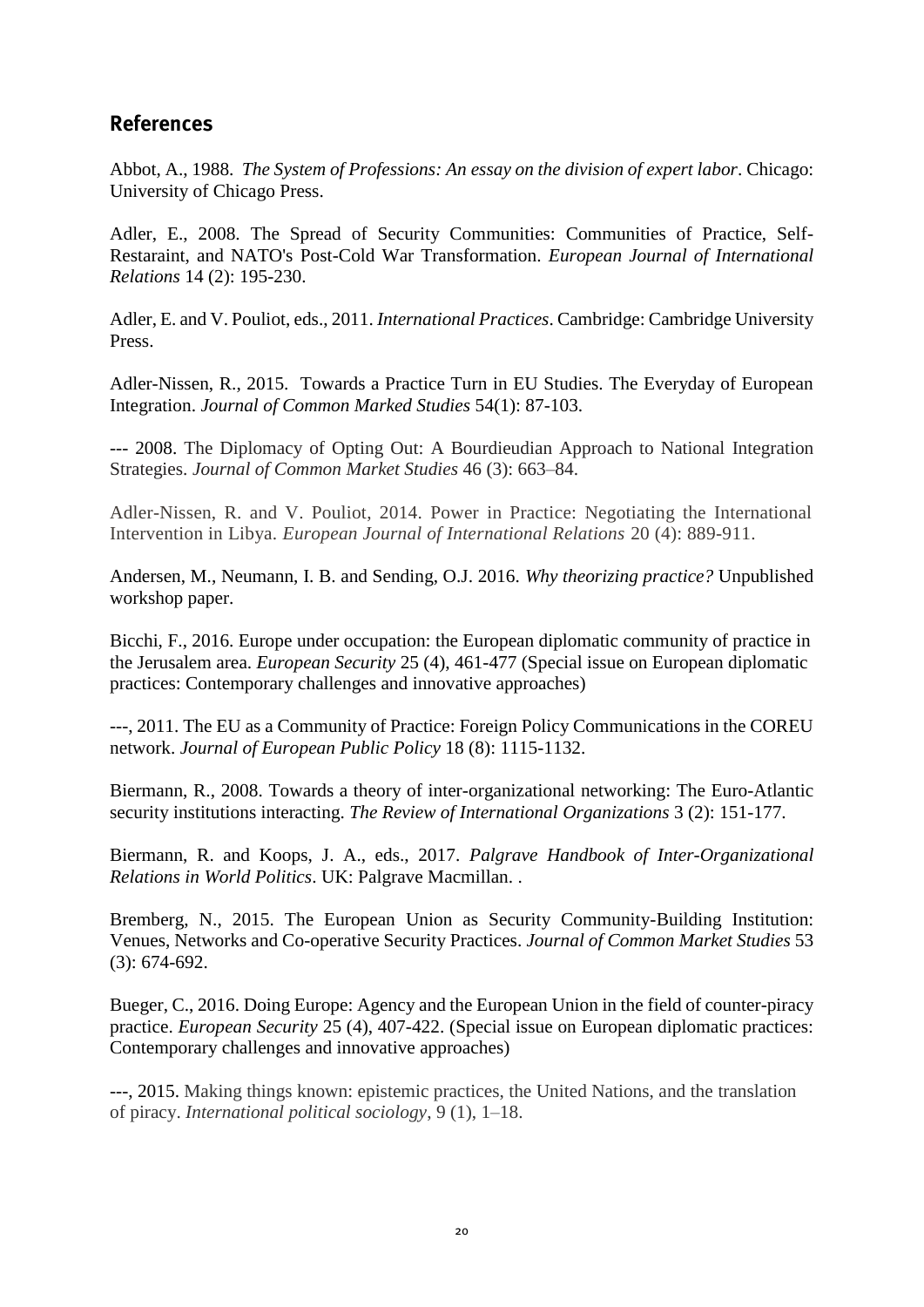---, 2013a. Counter-Piracy, Communities of Practice and New Security Alignments. *Journal of Regional Security* 8 (3): 49-62.

--- , 2013b. Communities of Security Practice at Work? The Emerging African Maritime Security Regime. *African Security* 6 (3-4): 297-316.

Bueger, C. and Gadinger, F., eds., 2014. *International Practice Theory. New Perspectives*. Houndmills, Basingstoke: Palgrave Macmillan (Palgrave Pivot)

Buzan, B., Wæver, O., and J. de Wilde, 1998. *Security. A New Framework for Analysis*. Boulder, CO: Lynne Rienner.

Coning, C. d. and Friis, K., 2011. Coherence and Coordination. The Limits of the Comprehensive Approach. *[Journal of International Peacekeeping](http://www.brill.nl/joup)* 15, 243–272.

Cornish, P., 1996. European Security: The End of Architecture and the New NATO. *International Affairs* 72 (4).

---, 2006. EU and NATO: Cooperation or Competition? Briefing Paper, Security and Defence. Brussels, European Parliament, DG for Excternal Policies of the Union. October 27.

Costa, O. and Jørgensen, K. E., eds., 2012. *The Influence of International Institutions on the EU: When Multilateralism hit Brussels*. Palgrave Studies in European Union Politics. Houndsmills, Basingstoke and New York: Palgrave/Macmillan.

Cross, M.K,D, 2011. *Security integration in Europe. How kowledge-based networks are transforming the European Union*. Ann Arbour: University of Michigan Press.

Deighton, A., 1996. *Western European Union 1954-1997: Defence, Security, Integration*. Oxford/Paris, St. Anthony' s College/The WEU Institute for Security Studies.

Drieskens, D. and Schaik, L.G.v, eds., 2014. *The EU and Effective Multilateralism. Internal and external reform practices*. London/New York: Routledge.

Drent, M., 2014. From 'Effective' to 'Selective Multilateralism': The European Union's Relations with NATO. *In*: Drieskens and Schaik, eds., *The EU and Effective Multilateralism*.

Dufort, P. 2014. Experiences and Knowledges of War, *CRIA* 24(4): 611-614.

Duke, S., 2008. The future of EU-NATO relations a case of mutual irrelevance through competition? *Journal of European Integration* 30 (1), 27-43.

Dursun-Ozkanca, O. and Crossley-Frolick, K., 2012. Security sector reform in Kososo: the complex division of labour between the EU and other multilateral institutions in building Kosovo's poice force. *European security*, 21 (2), 236-256.

EEAS, 2016. EU and NATO increase information sharing on cyber incidents. Press releases, 10 February, Brussels. Available from: [https://eeas.europa.eu/headquarters/headquarters](https://eeas.europa.eu/headquarters/headquarters-homepage_en/5254/EU%20and)[homepage\\_en/5254/EU%20and%20N](https://eeas.europa.eu/headquarters/headquarters-homepage_en/5254/EU%20and)ATO.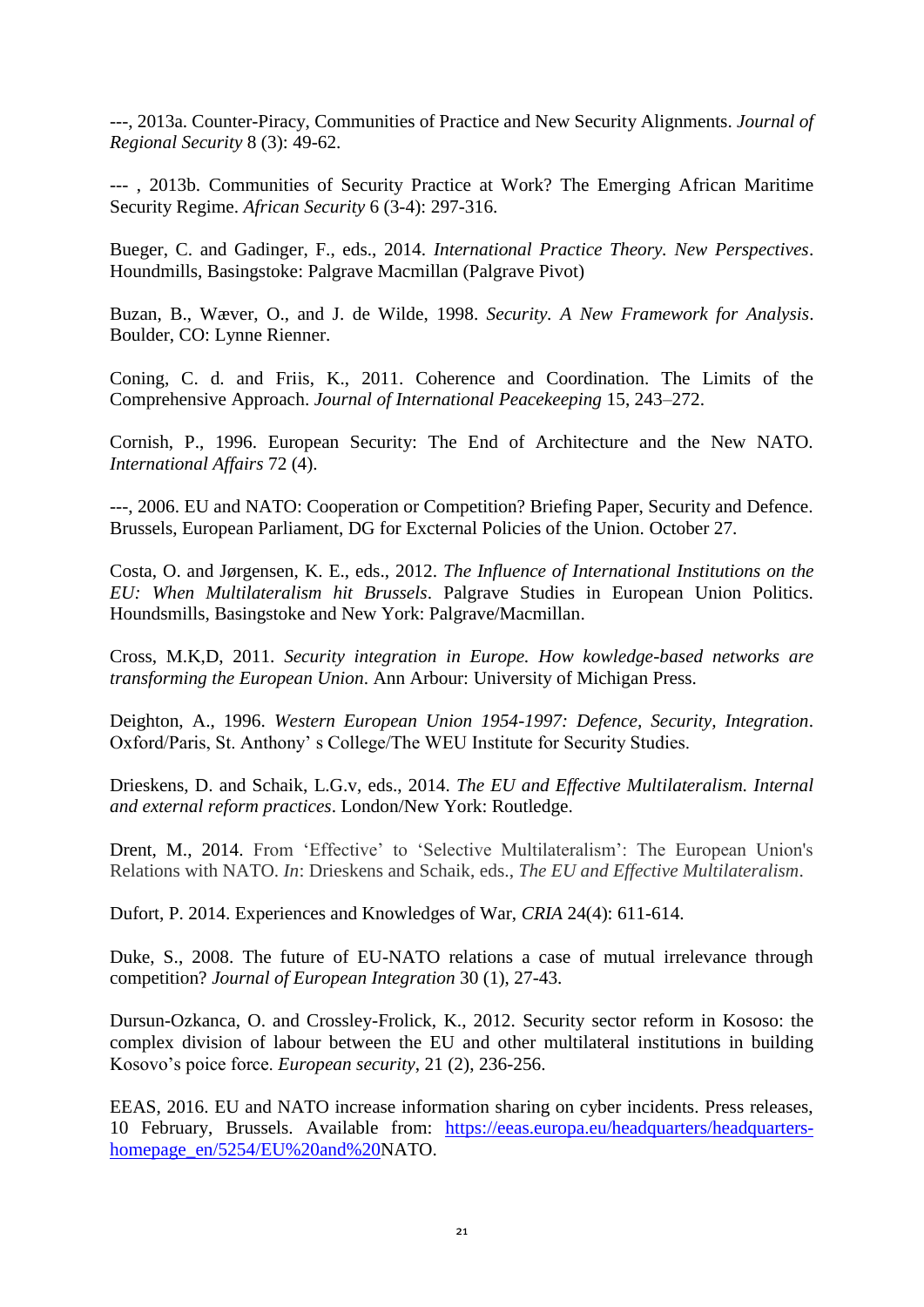EU and NATO, 2002. 'European Union – NATO Declaration on ESDP', 16 December, Brussels. Available from: <http://www.nato.int/docu/pr/2002/p02-142e.htm> [Accessed 17 December 2016].

European Commission, 2016. Joint statement by High Representative Federica Mogherini and Commissioner Dimitris Avramopoulos on the modalities of the cooperation between Frontex and NATO in the Aegean Sea. Brussels, 6 March. Available from: [http://europa.eu/rapid/press](http://europa.eu/rapid/press-release_STATEMENT-16-601_en.htm)[release\\_STATEMENT-16-601\\_en.htm](http://europa.eu/rapid/press-release_STATEMENT-16-601_en.htm) [Accessed 3 April 2016]

Gebhart, C. and Smith, S. J., 2014. The two faces of EU-NATO cooperation. Counter-piracy operations off the Somali coast. *Cooperation and Conflict* (published on-line 30 May)

Granovetter, M., 1973. The Strength of Weak Ties. *American Journal of Sociology* 78: 1360- 80.

Græger, N., 2016. European security as practice: EU-NATO communities of practice in the making?, *European Security* 25 (4): 478-502. (Special issue on European diplomatic practices: Contemporary challenges and innovative approaches)

--- 2014. Security. EU-NATO Relations: Informal Cooperation as a Common Lifestyle. In: Orsini, A., ed. *The long-term political action of the EU with(in) international organizations*. London, Ashgate.

Græger, N. and K. M. Haugevik, 2011. The EU's performance with and within NATO: Assessing Objectives, Outcomes and Organisational Practices. *European Journal of Integration* 33 (6), 743-757.

Guillaume, X, 2011. Resistance and the International: The Challenge of the Everyday. *International Political Sociology* 4 (5) 446-459.

Haas, P. M., 1992. Epistemic Communities and International Policy Coordination. *International Organization* 46 (1), 1-35.

Hansen, L., 2011. Performing practices: a poststructuralist analysis of the Muhammad cartoon crisis. In: Adler, E. & Pouliot, V., eds. *International Practices.* Cambridge: Cambridge University Press.

Hopf, T., 2010. The logic of habit in international relations *European journal of international relations* 16 (4), 539-561.

Howorth, J., 2000. European Integration and Defence: The Ultimate Challenge? *Chaillot Paper* (43).

--- , 2003. ESDP and NATO: Wedlock or Deadlock? *Cooperation and Conflict: Journal of the Nordic International Studies Association* 38 (3), 235-254.

--- , 2010. The EU as a Global Actor: Grand Strategy for a Global Grand Bargain? *Journal of Common Market Studies* 48 (3), 455-474.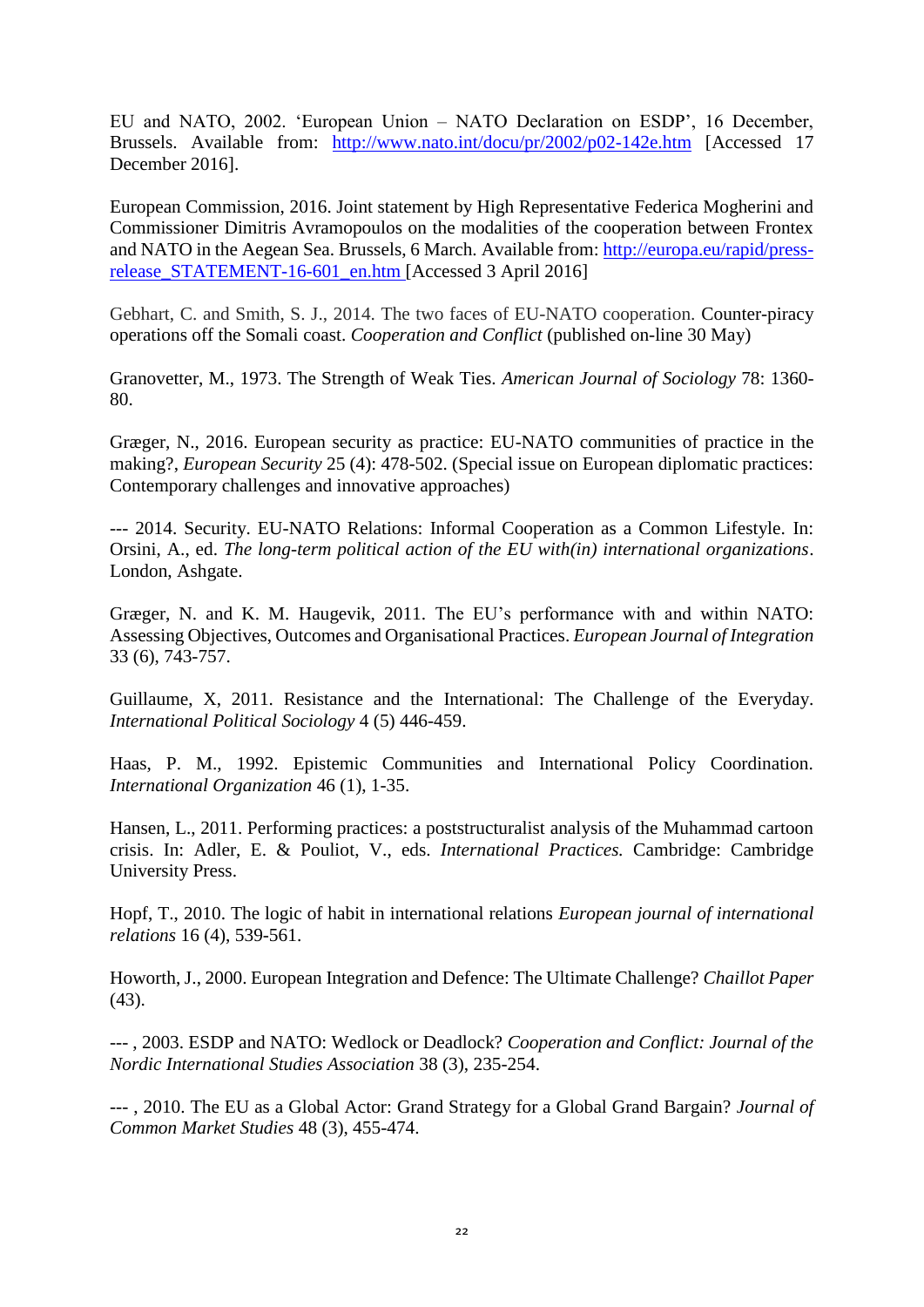---, 2013. The Lisbon Treaty, CSDP and the EU as a Seurity Actor. In: M. Telò and F. Ponjaert*,*  eds., *The EU's Foreign Policy. What Kind of Power and Diplomatic Action?* Surrey, UK & Burlington, USA: Ashgate, pp. 65-78.

Johnston, A.I., 2001. Treating international institutions as social environments. *International Studies Quarterly* 45 (4), 487–515.

Juncos, A. E. and K. Pomorska, 2011. Invisible and unaccountable? National representatives and Council officials in EU Foreign Policy. *Journal of European Public Policy* 18 (8), 1096- 1114.

Jørgensen, K. E., ed., 2009. *The European Union and Internatinal Organizations.*  Routledge/GARNET series: Europe in the World. London, Routledge.

Jørgensen, K. E. and K. V. Laatikainen, eds., 2012. *Routledge Handbook on the European Union and International Institutions. Performance, policy, power*. New York / Abingdon, Routledge.

Jørgensen, K. E., Oberthür, S., and J. Shahin, 2011. Assessing the EU's Performance in International Institutions. *Journal of European integration* 33 (6). (Special issue)

Knorr, K. C., 1999. *Epistemic Cultures. How the Sciences Make Knowledge*. Cambridge, MA: Harvard University Press.

Kustermans, J., 2015. Parsing the Practice Turn: Practice, Practical Knowledge, Practices. *Millennium - Journal of International Studies*, pp. 1-22.

Lachmann, N., 2010. The EU-CSDP-NATO relationship: asymmetric cooperation and the serach for momentum. *Studia Diplomatica* 63 (3-4), 185-202.

Lenzi, G., 1998. WEU's future: from subcontractor to conveyor belt? *WEU at fifty.* G. Lenzi. Paris, The WEU Institute for Security Studies.

Lequesne, C., 2015. EU foreign policy through the lens of practice theory: A different approach to the European External Action Service, *Cooperation and Conflict* 50 (3), 351-367.

Lusthaus, C., et al.,eds., 2002. Organizational assessment: A framework for improving performance. Washington, D.C./Ottawa, Inter-American Development Bank/International Development Research Centre.

Mackenzie, M., 2015. *Beyond the Band of Brothers: The US Military and the Myth that Women Can't Fight*. Cambridge: Cambridge University Press.

Manners, I. and Whitman, R. G., eds., 2000. *The Foreign Policies of European Union Member States*. Manchester: Manchester University Press.

Missiroli, A., 2002. Bigger EU, wider CFSP, stronger ESDP? The view from Central Europe. *Occasional papers* 34. Paris: European Union Institute for Security Studies.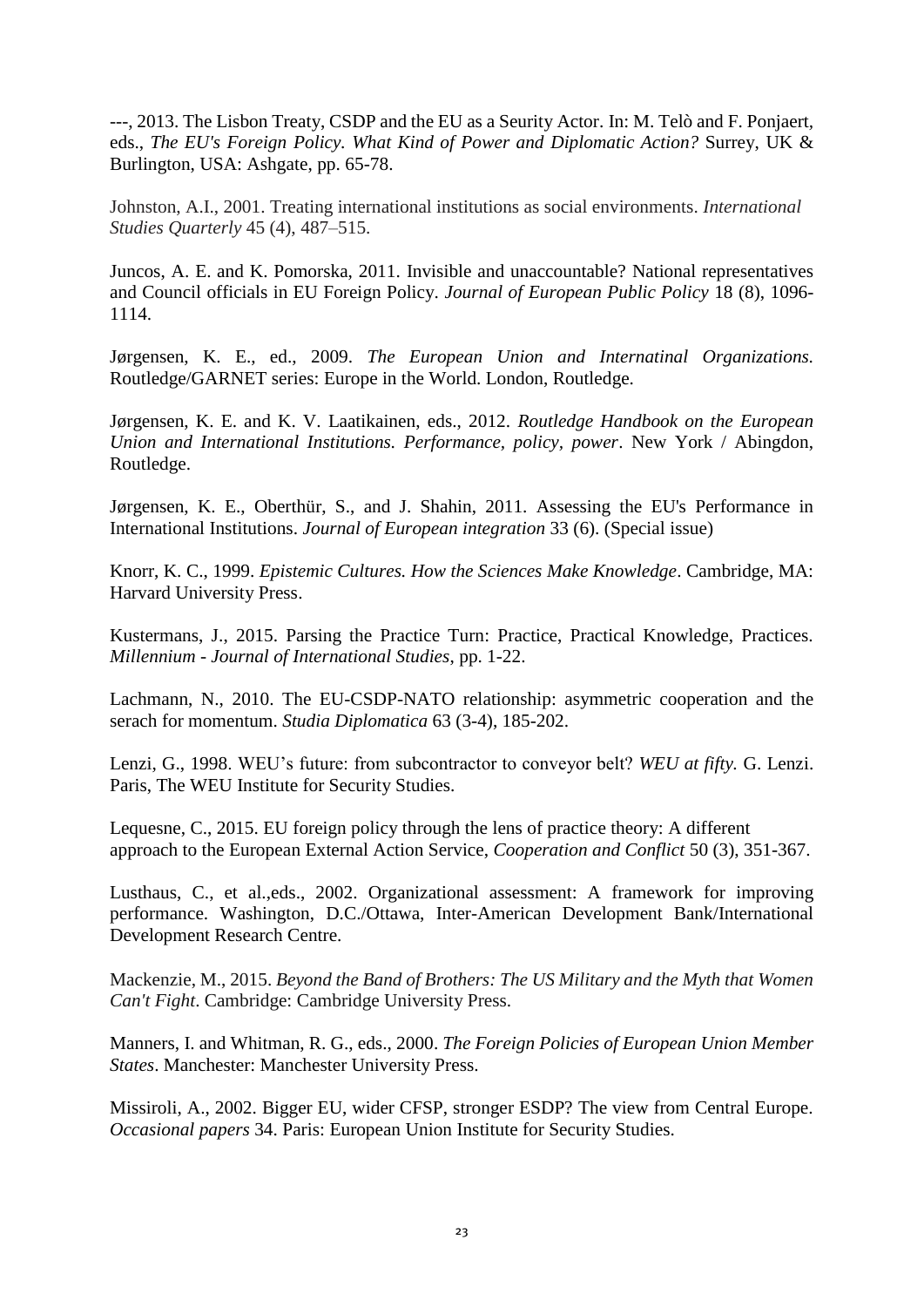Mogherini, F., 2014. Remarks. 5 Nov. Available from: http/www.eeas.europa.eu/stateentseeas/2014/141105\_03\_en.htm [Accessed 12 May 2017]

NATO, 2016a. Joint declaration by the President of the European Council, the President of the European Commission, and the Secretary General of the North Atlantic Treaty Organization, Press Release (2016 119, 8 July. Available from: [http://www.nato.int/cps/en/natohq/officialtexts\\_133163.htm.](http://www.nato.int/cps/en/natohq/officialtexts_133163.htm)

---, 2016b. NATO and the EU deepen ties as ministerial meeting wraps up, 7 December. Available from: [https://www.nato.int/cps/en/natohq/news\\_139112.htm?selectedLocale=en.](https://www.nato.int/cps/en/natohq/news_139112.htm?selectedLocale=en)

Neumann, I. B., 2013. *Diplomatic Sites: A Critical Enquiry* London: Hurst & Co.

--- , 2005. To be a diplomat. *International Studies Perspectives* 6 (1), 72–93.

--- 2002. Returning practice to the linguistic turn: the case of diplomacy. *Millennium: Journal of International Studies* 31 (3), 627–651.

Nicolini, D., 2013. *Practice theory, work, and organization: an introduction*. Oxford: Oxford University Press.

Oberthür, S.; Jørgensen, K. E. and Shahin, J., 2013. *The Performance of the EU in International Institutions*. London/ New York: Routledge.

Ojanen, H., 2006. The EU and NATO: Two competing models for a common defence policy. *Journal of Common Market Studies* 44 (1), 57-76.

Onuf, N., 2012. *World of Our Making: Rules and Rule in Social Theory and International Relations*. London: Routledge.

Pouliot,V., 2016. *International Pecking Orders: The Politics and Practice of Multilateral Diplomacy*. Cambridge: Cambridge University Press.

--- 2010*. International security in practice: The politics of NATO-Russia diplomacy.*  Cambridge, Cambridge University Press.

Pouliot, V. and Cornut, J., 2015. Practice theory and the study of diplomacy: A research agenda. *Cooperation and Conflict* 50 (3), 297-315.

Powell, W.W. and P. J. Dimaggio, eds., 1991. *The new institutionalism in organizational analysis.* Chicago, University of Chicago Press.

Ringmar, E., 2014. The search for dialogue as a hindrance to understanding: practices as interparadigmatic research program. *International Theory* 6 (1), 1-27

Schatzki, T. R., 2010. *The Timespace of Human Activity: On Performance, Society, and History as Indeterminate* Teleological Events. Lexington Books.

---, 2001. Introduction: practice theory. *In*: Schatzki, T.R., K. K. Cetina and E. von Savigny, eds. *The practice turn in contemporary theory*.